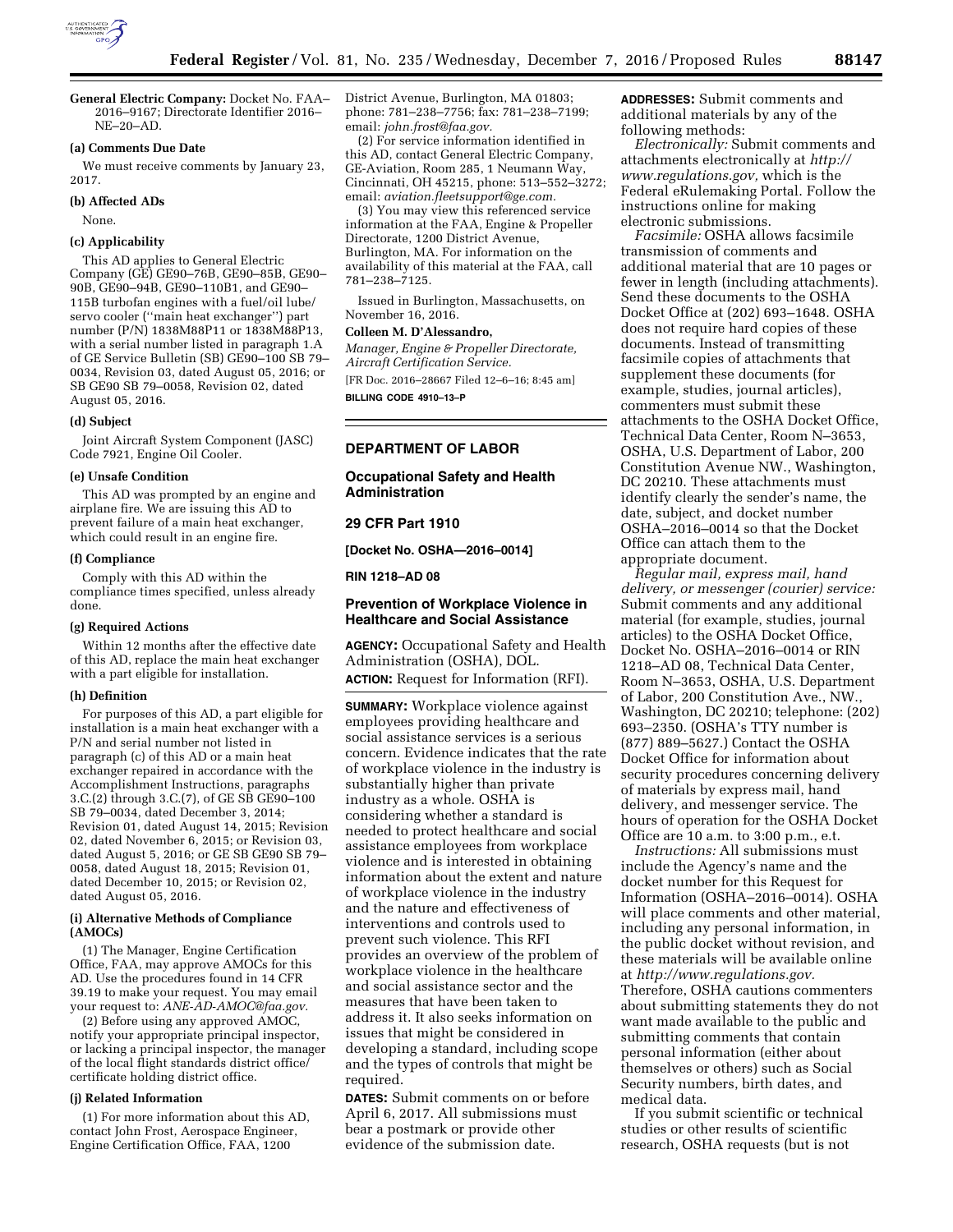requiring) that you also provide the following information where it is available: (1) Identification of the funding source(s) and sponsoring organization(s) of the research;  $(2)$  the extent to which the research findings were reviewed by a potentially affected party prior to publication or submission to the docket, and identification of any such parties; and (3) the nature of any financial relationships (*e.g.,* consulting agreements, expert witness support, or research funding) between investigators who conducted the research and any organization(s) or entities having an interest in the rulemaking and policy options discussed in this RFI. Disclosure of such information is intended to promote transparency and scientific integrity of data and technical information submitted to the record. This request is consistent with Executive Order 13563, issued on January 18, 2011, which instructs agencies to ensure the objectivity of any scientific and technological information used to support their regulatory actions. OSHA emphasizes that all material submitted to the record will be considered by the Agency if it engages in rulemaking.

*Docket:* To read or download submissions or other material in the docket, go to: *[http://](http://www.regulations.gov) [www.regulations.gov](http://www.regulations.gov)* or the OSHA Docket Office at the address above. The *<http://www.regulations.gov>* index lists all documents in the docket. However, some information (*e.g.,* copyrighted material) is not available publicly to read or download through the Web site. All submissions, including copyrighted material, are available for inspection at the OSHA Docket Office. Contact the OSHA Docket Office for assistance in locating docket submissions.

## **FOR FURTHER INFORMATION CONTACT:**

*Press Inquiries:* Frank Meilinger, Director, OSHA Office of Communications, Room N–3647, U.S. Department of Labor, 200 Constitution Avenue NW., Washington, DC 20210; telephone: 202–693–1999; email: *[Meilinger.Francis2@dol.gov.](mailto:Meilinger.Francis2@dol.gov)* 

*General and technical information:*  Lyn Penniman, OSHA Directorate of Standards and Guidance, Room N–3609, U.S. Department of Labor, 200 Constitution Avenue NW., Washington, DC 20210; telephone: 202–693–2245; email: *[Penniman.lyn@dol.gov.](mailto:Penniman.lyn@dol.gov)*  **SUPPLEMENTARY INFORMATION:** 

# *Copies of this Federal Register notice:* Electronic copies are available at: *[http://www.regulations.gov.](http://www.regulations.gov)* This **Federal Register** notice, as well as news

releases and other relevant information,

also are available at OSHA's Web page at *[http://www.osha.gov.](http://www.osha.gov)* 

*References and Exhibits (optional):*  Documents referenced by OSHA in this request for information, other than OSHA standards and **Federal Register**  notices, are in Docket No. OSHA–2016– 0014 (Prevention of Workplace Violence in Healthcare). The docket is available at: *[http://www.regulations.gov,](http://www.regulations.gov)* the Federal eRulemaking Portal. For additional information on submitting items to, or accessing items in, the docket, please refer to the Addresses section of this RFI. Most exhibits are available at *[http://www.regulations.gov;](http://www.regulations.gov)*  some exhibits (*e.g.,* copyrighted material) are not available to download from that Web page. However, all materials in the dockets are available for inspection and copying at the OSHA Docket Office, Room N–3653, U.S. Department of Labor, 200 Constitution Avenue NW., Washington, DC.

## **Table of Contents**

I. Overview

- II. Background
	- A. OSHA's Prior Actions To Protect Healthcare and Social Assistance Workers From Violence
	- 1. Guidelines for Preventing Workplace Violence for Healthcare and Social Assistance
	- 2. Enforcement Directive
- B. State Laws
- C. Recommendations From Governmental, Professional and Public Interest Organizations
- D. Questions for Section II
- III. Defining Workplace Violence A. Definition and Types of Events Under Consideration
	- B. Questions for Section III
- IV. Scope
- A. Health Care and Social Assistance B. Questions for Section IV
- V. Workplace Violence Prevention Programs
- A. Elements of Violence Prevention Program
- 1. Management Commitment and Employee Participation
- 2. Worksite Analysis and Hazard Identification
- 3. Hazard Prevention and Control a. Engineering Controls
- b. Administrative Controls
- c. Personal Protective Equipment
- d. Innovative Strategies
- 4. Safety and Health Training
- 5. Recordkeeping and Program Evaluation
- a. Recordkeeping
- b. Program Evaluation
- B. Questions for Section V
- 1. Questions on the Overall Program, Management Commitment and Employee Participation
- 2. Questions on Worksite Analysis and Hazard Identification
- 3. Questions on Hazard Prevention and Control
- 4. Questions on Safety and Health Training
- 5. Questions on Recordkeeping and Program Evaluation
- VI. Costs, Economic Impacts, and Benefits A. Questions for Costs, Economic Impacts, and Benefits
- B. Impacts on Small Entities
- C. Questions for Section VI
- VII. References

# **I. Overview**

OSHA is considering whether to commence rulemaking proceedings on a standard aimed at preventing workplace violence in healthcare and social assistance workplaces perpetrated by patients or clients. Workplace violence affects a myriad of healthcare and social assistance workplaces, including psychiatric facilities, hospital emergency departments, community mental health clinics, treatment clinics for substance abuse disorders, pharmacies, community-care facilities, residential facilities and long-term care facilities. Professions affected include physicians, registered nurses, pharmacists, nurse practitioners, physicians' assistants, nurses' aides, therapists, technicians, public health nurses, home healthcare workers, social and welfare workers, security personnel, maintenance personnel and emergency medical care personnel.

OSHA's analysis of available data suggest that workers in the Health Care and Social Assistance sector (NAICS 62) face a substantially increased risk of injury due to workplace violence. Table 1 compiles data from the Bureau of Labor Statistics' (BLS) Survey of Occupational Injuries and Illnesses (SOII). In 2014, workers in this sector experienced workplace-violence-related injuries at an estimated incidence rate of 8.2 per 10,000 full time workers, over 4 times higher than the rate of 1.7 per 10,000 workers in the private sector overall (BLS Table R8, 2015). Individual portions of the healthcare sector have much higher rates. Psychiatric hospitals have incidence rates over 64 times higher than private industry as a whole, and nursing and residential care facilities have rates 11 times higher than those for private industry as a whole. The overall rate for violence-related injuries in just the social assistance subsector was 9.8 per 10,000, and individual industries, such as vocational rehabilitation with rates of 20.8 per 10,000 full-time workers are higher. In 2014, 79 percent of serious violent incidents reported by employers in healthcare and social assistance settings were caused by interactions with patients (BLS, 2015, Table R3, p. 40).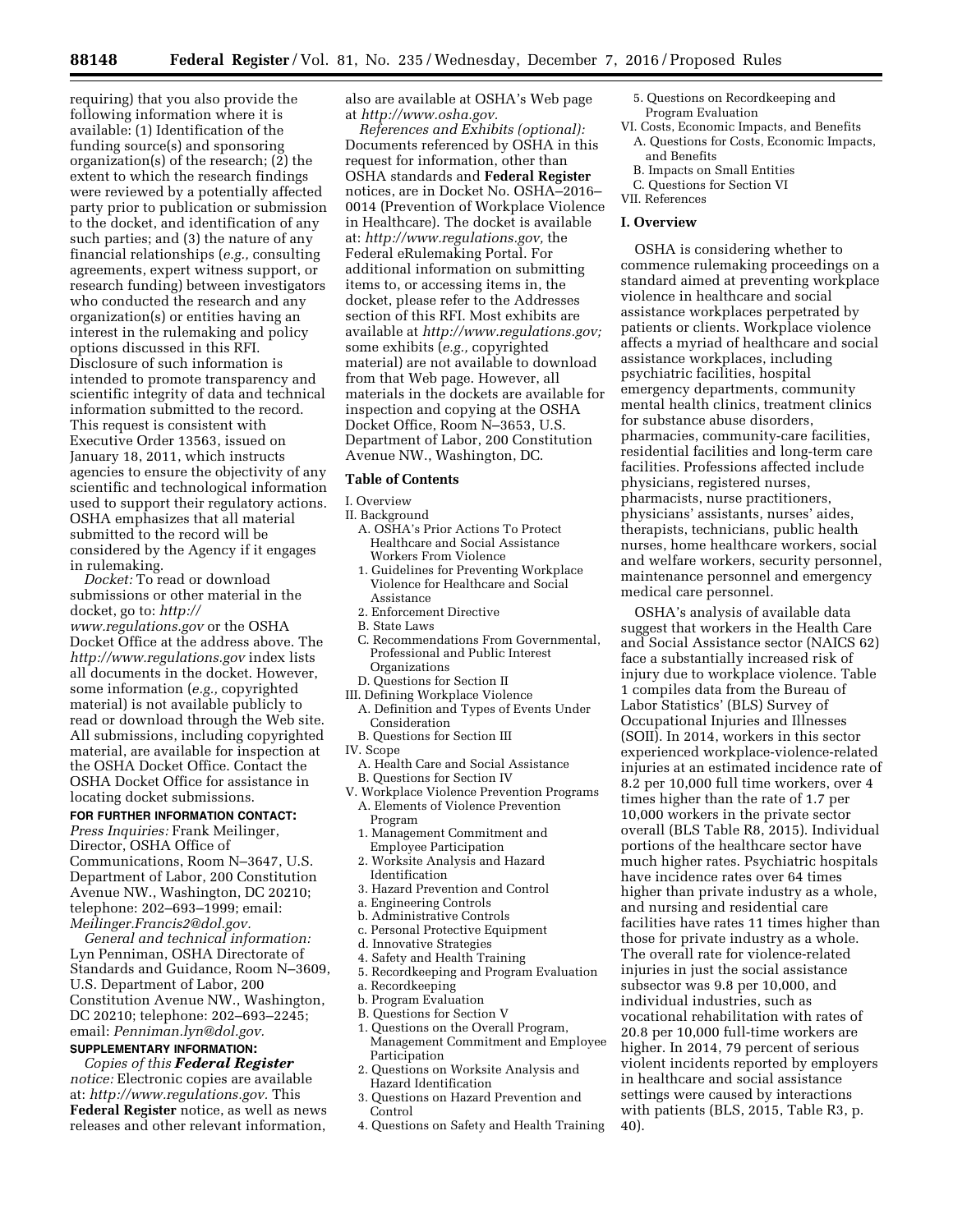# TABLE 1—CASES OF INTENTIONAL INJURY BY OTHER PERSON(S) BY INDUSTRY SECTORS IN 2014

| Nonfatal injury<br>cases | Rate per<br>10,000 full<br>time workers <sup>2</sup> |
|--------------------------|------------------------------------------------------|
| 15.980                   |                                                      |
| 260                      | 0.1                                                  |
| 15.710                   | 2.1                                                  |
| 1.950                    | 0.9                                                  |
| 1.160                    |                                                      |
| 470                      | 0.3                                                  |
| 40                       | 0.2                                                  |
| 90                       | 0.1                                                  |
| 80                       | 0.3                                                  |
| 11.920                   |                                                      |
| 810                      | 4.4                                                  |
| 11.100                   | 8.2                                                  |
| 960                      | 1.9                                                  |
| 3,410                    | 8.9                                                  |
| 4,690                    | 18.7                                                 |
| 2.050                    | 9.8                                                  |

1BLS Table R4, 2015, *[http://www.bls.gov/iif/oshwc/osh/case/ostb4370.pdf.](http://www.bls.gov/iif/oshwc/osh/case/ostb4370.pdf)* 2BLS Table R100, 2015, *[http://www.bls.gov/iif/oshwc/osh/case/ostb4466.pdf.](http://www.bls.gov/iif/oshwc/osh/case/ostb4466.pdf)* 

BLS relies on employers to report injury and illness data and employers do not always record or accurately record workplace injuries and illnesses (Ruser, 2008; Robinson, 2014; BLS, 2014). In addition, healthcare and social assistance employees may be reluctant to report incidents of workplace violence (see Section V.A.3.b below).

Surveys of healthcare and social assistance workers provide another source of data useful for describing the extent of the problem. In one survey, 21 percent of registered nurses and nursing students reported being physically assaulted in a 12-month period (ANA, 2014). The U.S. Department of Health and Human Services (HHS) National Electronic Injury Surveillance System-Work Supplement (NEISS–WORK) reported that, of the cases where healthcare workers sought treatment for workplace violence related injuries in 2011 in hospital emergency rooms, patients were perpetrators an estimated 63 percent of the time (US GAO, 2016). Other perpetrators include patients' families and visitors, and co-workers (Stokowski, 2010; BLS Data, 2013).

A survey of 175 licensed social workers and 98 agency directors in a western state found that 25 percent of social workers had been assaulted by a client, nearly 50 percent had witnessed violence in a workplace, and more than 75 percent were fearful of violent acts (Rey, 1996). A similar survey of a national sample of 633 workers randomly drawn from the National Association of Social Workers Membership Directory reported that 17.4 percent of the respondents reported being physically threatened, and 2.8 percent being assaulted. Verbal abuse

was prevalent and was reported by 42.8 percent respondents (Jayaratne *et al.,*  1996).

Though non-fatal injuries predominate by a large extent, homicides accounted for 14 fatalities in healthcare and social service settings that occurred in 2014, and 10 that occurred in 2013 (BLS SOII and CFOI Data, 2011–2014).<sup>1</sup>

This RFI is focused on workplace violence occurring in health care and social assistance for several reasons. While workplace violence occurs in other industries, health care services and social assistance services have a common set of risk factors related to the unique relationship between the care provider and the patient or client. The complex culture of healthcare and social assistance, in which the health care provider is typically cast as the patient's advocate, increases resistance to the notion that healthcare workers are at risk for patient-related violence (McPhaul and Lipscomb, 2004). In addition, the number of healthcare and social assistance workers is likely to grow as the sector is a large and growing component of the U.S. economy.

OSHA has a history of providing guidance to employees and employers in this sector since 1996 (see Sections II and V). In addition, a body of knowledge has emerged in recent years from research about the factors that

increase the risk of violence and the interventions that mitigate or reduce the risk in health care and social assistance. As a result, workplace violence is recognized as an occupational hazard for healthcare and social assistance, which, like other hazards, can be avoided or minimized when employers take appropriate precautions to reduce risk factors that have been shown to increase the risk of violence. See Section V.A.2., Worksite analysis and hazard identification, for a discussion of risk factors.

Though OSHA has no intention of including violence that is solely verbal in a potential regulation, the Agency does ask a series of questions about threats that could reasonably be expected to result in violent acts. These threats could be verbal or written, or could be marked by body language.

In order to chart the best course going forward and inform OSHA's approach to this hazard, OSHA has posed a number of detailed questions for comment throughout the RFI. To make the best decisions about OSHA's next steps in this area, the questions posed are designed to better elucidate these general subjects:

• The scope of the problem in healthcare and social assistance frequency of incidents of workplace violence, where those incidents most commonly occur, and who is most often the victim in those incidents;

• The common risk factors that could be addressed;

• Interventions and controls that data show are working already in the field;

• The efficacy, feasibility and cost of different options.

The remainder of the RFI is organized as follows. Section II provides

<sup>1</sup>Many of the deaths in the healthcare setting involved a shooting, with many perpetrated by someone the worker knew, such as a domestic partner or coworker (US GAO, 2016). While such incidents often garner media attention, they are not the typical foreseeable workplace violence incidents that are associated with predictable risk factors that employers can reduce or eliminate. OSHA does not intend to address these types of incidents in any rulemaking activity.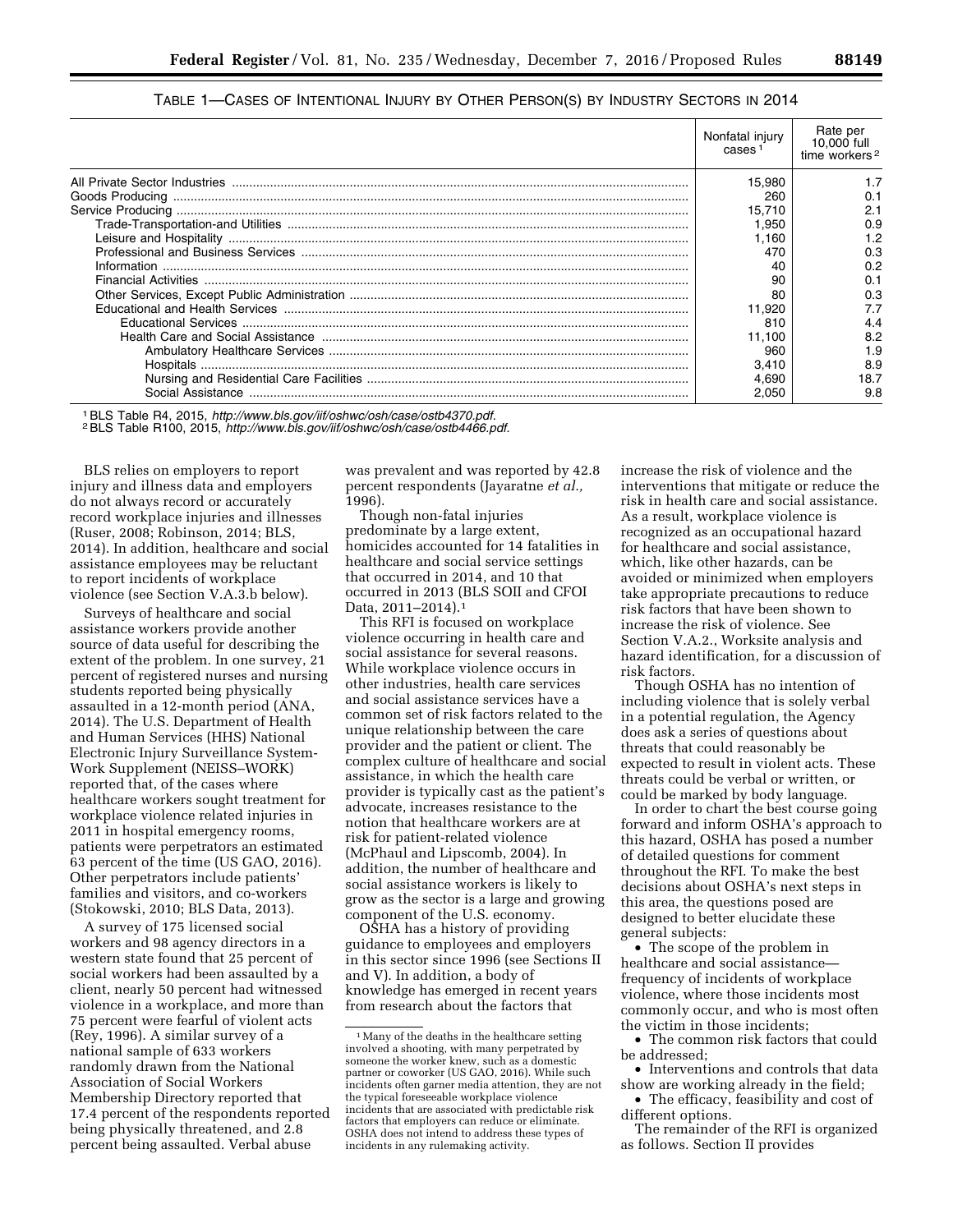background on the growing awareness of the problem of workplace violence in health care and social assistance, and steps taken to date by OSHA, states, and the private sector. Section III discusses and seeks information on definitional issues. Section IV provides an overview of current data on the problem of workplace violence in the health care and social assistance sectors, and seeks input on a potential scope for a standard. Using OSHA's workplace violence guidelines as a starting point, Section V discusses the elements of a workplace violence prevention program that might be included in a standard, and asks for public input on these elements. Finally, Section VI seeks input on costs and economic impacts, and Section VII contains the references relied on by OSHA in preparing this RFI.

### **II. Background**

*A. OSHA's Prior Actions To Protect Healthcare and Social Assistance Workers From Workplace Violence* 

1. Guidelines for Preventing Workplace Violence for Healthcare and Social Assistance

Protecting healthcare and social assistance workers from workplace violence is not a new focus for OSHA. In 1996, OSHA published the first version of its ''Guidelines for Preventing Workplace Violence for Healthcare and Social Service Workers.'' The same year, NIOSH published and broadly disseminated its document describing violence as an occupational hazard in the healthcare workplace, as well as risk factors and prevention strategies for mitigating the hazard (NIOSH, 1996). In 2002, NIOSH published a report entitled ''Violence: Occupational Hazards in Hospitals'' (NIOSH, 2002). The current revision of OSHA's violence prevention guidelines (2015) is at: *[http://](http://www.osha.gov/Publications/osha3148.pdf) [www.osha.gov/Publications/](http://www.osha.gov/Publications/osha3148.pdf)  [osha3148.pdf.](http://www.osha.gov/Publications/osha3148.pdf)* 

OSHA's Guidelines are based on industry best practices and feedback from stakeholders, and provides recommendations for policies and procedures to eliminate or reduce workplace violence in a range of healthcare and social services settings. Information on five settings was included in the updated guidelines: Hospital settings, residential treatment settings, non-residential treatment/ services settings, community care settings, and field work settings. In addition, the updated 2015 version covers a broader spectrum of workers in comparison with previously published guidelines because healthcare is increasingly being provided in other

settings such as nursing homes, freestanding surgical and outpatient centers, emergency care clinics, patients' homes, and pre-hospitalization emergency care settings.

The Guidelines recommend a comprehensive violence prevention program that consists of five core elements or ''building blocks'': (1) Management commitment and employee participation; (2) worksite analysis; (3) hazard prevention and control; (4) safety and health training; and (5) recordkeeping and program evaluation. These elements are discussed further in Section V below. While these guidelines provide much detailed, research-based information on specific controls and strategies for various healthcare and social assistance settings to help employers and employees prevent violence, they are recommendations and therefore nonmandatory.

Lipscomb and colleagues (2006) report the results of a participatory intervention study that implemented and then evaluated violence prevention programs that were based on the 1996 OSHA Guidelines in three New York state mental health facilities. The New York State Office of Mental Health (OMH), working through its labormanagement health and safety committee established a policy requiring all 26 in-patient OMH facilities to develop and implement a proactive violence-prevention program. Recognizing the opportunity for a ''natural'' experiment, the study investigators chose three ''intervention'' and ''comparison'' sites, with the intervention sites benefitting from consultation with the study team and with the project's New York State-based violence-prevention coordinator. The intervention had three main components: (1) Implementation of a facility-specific violence prevention program; (2) conducting a risk assessment; and (3) designing and implementing feasible recommendations evolving from the risk assessment. The OSHA elements of management commitment and employee involvement, worksite analysis, hazard control and prevention, and training were operationalized within the project. The authors stated that the guideline's emphasis on management commitment and employee involvement was critical to the successful implementation of the program. Program impact was evaluated through focus groups and surveys. A comparison of pre- and postintervention survey data indicate an improvement in staff perception of the quality of the facility's violenceprevention program (*i.e.,* OSHA

elements) in both intervention and comparison facilities.

In 2015, OSHA also published a complementary Web page, ''Caring for Our Caregivers: Strategies and Tools for Workplace Violence Prevention in Healthcare'' containing resources and tools to help healthcare facilities develop and implement a workplace violence prevention program, located at: *[https://www.osha.gov/dsg/hospitals/](https://www.osha.gov/dsg/hospitals/workplace_violence.html)  workplace*\_*[violence.html.](https://www.osha.gov/dsg/hospitals/workplace_violence.html)* The focus of this guidance is primarily hospitals and behavioral health facilities, and the content was developed from examples shared with OSHA by healthcare facilities with various components of successful violence prevention programs.

#### 2. Enforcement Directive

Although OSHA has no standard specific to the prevention of workplace violence, the Agency currently enforces Section 5(a)(1) (General Duty Clause) of the OSH Act against employers that expose their workers to this recognized hazard. Section 5(a)(1) states that employers have a general duty to furnish to each of its employees employment and a place of employment which are free from recognized hazards that are causing or are likely to cause death or serious physical harm to its employees (29 U.S.C. 654(a)(1)). Section 5(a)(1) does not specifically prescribe how employers are to eliminate or reduce their employees' exposure to workplace violence. A standard on workplace violence would help clarify employer obligations and the measures necessary to protect employees from such violence.

To prove a violation of the General Duty Clause, OSHA must provide evidence that: (1) the employer failed to keep the workplace free of a hazard to which its employees were exposed; (2) the hazard was recognized; (3) the hazard was causing or likely to cause death or serious injury; and (4) a feasible and useful method was available to correct the hazard.

Prior to 2011, federal OSHA rarely used the General Duty Clause to inspect and cite healthcare and social assistance facilities for the hazard of workplace violence, in part because no guidance existed on how to conduct such an inspection. In September 2011, OSHA took an important step toward beginning to address workplace violence in healthcare and other highrisk settings by publishing a compliance Directive CPL 02–01–052 (*[https://](https://www.osha.gov/OshDoc/Directive_pdf/CPL_02-01-052.pdf) [www.osha.gov/OshDoc/Directive](https://www.osha.gov/OshDoc/Directive_pdf/CPL_02-01-052.pdf)*\_*pdf/ CPL*\_*[02-01-052.pdf](https://www.osha.gov/OshDoc/Directive_pdf/CPL_02-01-052.pdf)*), detailing potential hazards in those settings and providing OSHA compliance officers with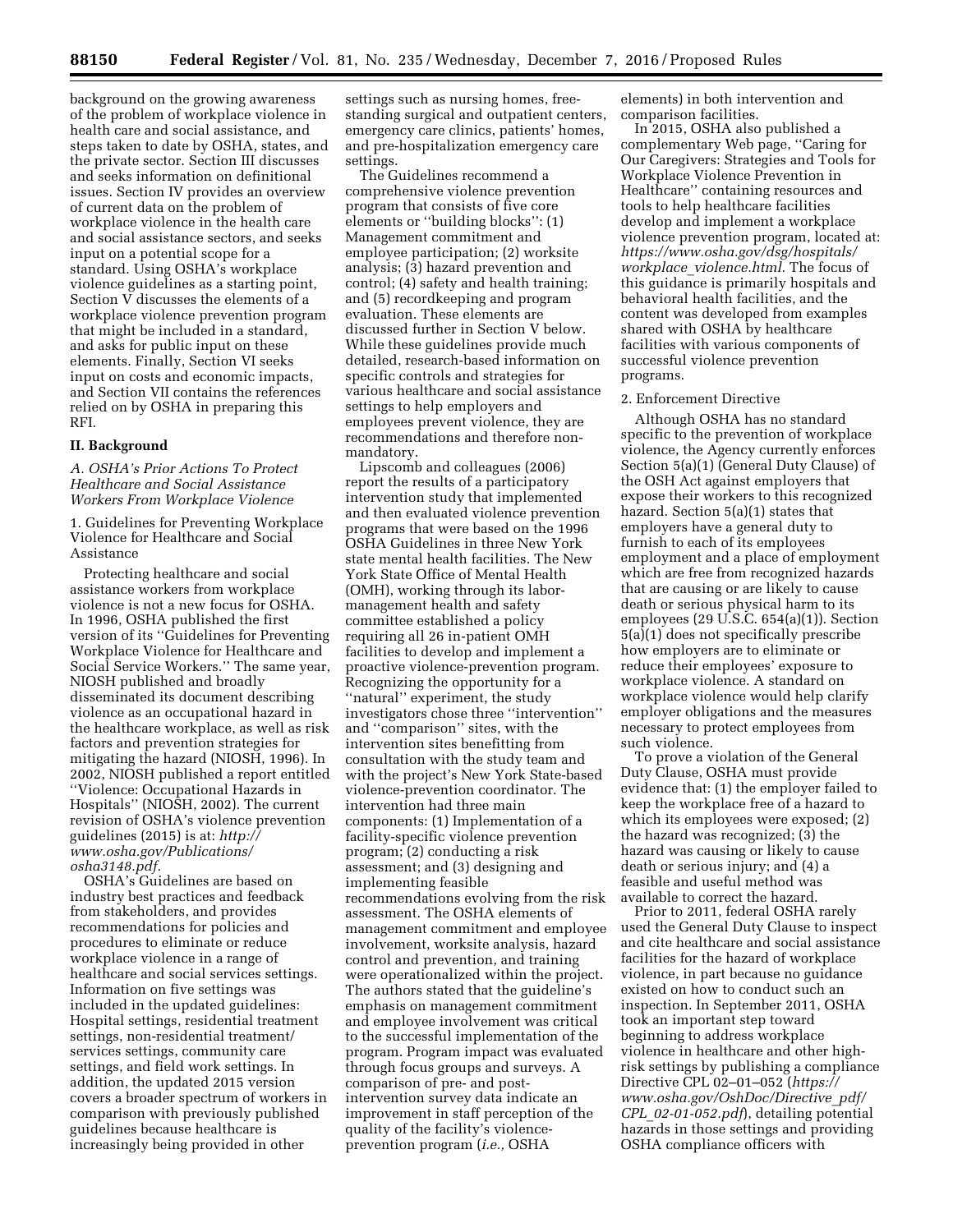enforcement guidance to respond to complaints regarding the hazard of workplace violence. The Directive provides guidance on how a workplace violence enforcement case should be developed and what steps Area Offices should take to assist employers in addressing this hazard. The Agency is currently in the process of updating and revising its Directive.

A relatively small percentage of the inspections related to workplace violence in health care facilities resulted in general duty clause citations. From 2011 through 2015, OSHA inspected 107 hospitals (NAICS code 622) and nursing and residential care facilities (NAICS code 623) and issued 17 general duty clause citations to healthcare employers for failing to address workplace violence (OSHA Enforcement Data).

#### B. State Laws

As of August 2015, nine states had enacted laws that require employers who employ healthcare and/or social assistance workers to establish a plan or program to protect those workers from workplace violence: California, Connecticut, Illinois, Maine, Maryland, New Jersey, New York, Oregon, and Washington (US GAO, 2016). State laws differ widely in definitions of workplace violence, requirements and scopes of facilities covered. For example, Washington and New Jersey cover the healthcare sector broadly, while Maine covers only hospitals and Illinois covers only developmental disabilities and mental health centers. Eight state laws require worksite risk assessment to identify hazards that may lead to violent incidents; however, not all state regulations specify how to conduct a risk assessment. Only Maine does not have a requirement for a risk assessment. All the states but Maine also require violence prevention training, although requirements differ in frequency and format of training, as well as the occupations of the employees required to be trained. All nine states require healthcare employers to record incidents of violence against workers. Some laws apply specifically to healthcare settings (*e.g.,* Washington Labor and Industries' RCW 49.19), while others apply more broadly to cover additional industries or sectors. New York is the only state that operates its own OSHA program that has a standard that specifically requires a violence prevention program; however, coverage is limited to public employees. California law requires hospitals to conduct security and safety assessments, and to use the assessment to develop and update a security plan

(California Health and Safety Code Section 1257.7). Also, as of 1991, Cal/ OSHA's Workplace Injury and Illness Prevention standard requires a program to address and prevent known occupational hazards, including violence.

Tragic events are often the impetus for legislation. Such was the case when a psychiatric technician was strangled on the Napa State Hospital grounds by a patient in November 2010. (*[http://](http://articles.latimes.com/2010/nov/03/local/la-me-hospital-violence-20101103) [articles.latimes.com/2010/nov/03/local/](http://articles.latimes.com/2010/nov/03/local/la-me-hospital-violence-20101103)  [la-me-hospital-violence-20101103\).](http://articles.latimes.com/2010/nov/03/local/la-me-hospital-violence-20101103)* In February 2014, two healthcare worker unions, the Service Employees International Union (SEIU) and SEIU Nurse Alliance of California, filed petitions requesting the California Occupational Safety and Health Standards Board to adopt a new standard that would provide more protections to healthcare workers, specifically against workplace violence.

In June 2014, California's Board requested the Division of Occupational Safety and Health to convene an advisory committee and develop a proposal for workplace violence protection standards. In September 2014, the governor signed Senate Bill (SB) 1299, requiring the Board to adopt standards developed by the Division that would require facilities to adopt a workplace violence prevention plan as part of their injury and illness prevention plan. On October 20, 2016, California announced the adoption of those standards, and became the first state to promulgate an occupational health and safety standard requiring healthcare facilities to take certain specific steps to establish, implement and maintain an effective workplace violence prevention plan. Implementation will begin in 2017.

Some studies in the published literature evaluated whether healthcare facilities located in states with state laws have higher quality violence prevention programs than in states with no requirements, as a measure of the value or efficacy of state laws (Peek-Asa *et al.,* 2007; Peek-Asa *et al.,* 2009, Casteel *et al.,* 2009). Peek-Asa *et al.*  (2007) compared workplace violence programs in high-risk emergency departments among a representative sample of hospitals in California (a state with a violence prevention law) and New Jersey (which at the time of the study did not have such a law). California had significantly higher scores for training, policies and procedures, but there was no difference in the scoring for security and environmental approaches. Program component scores were not highly correlated. For example, hospitals with

a strong training program were not more likely to have strong policies and procedures. The authors concluded that a comprehensive approach that coordinates the components of training, policies, procedures, environmental approaches, and security is likely to be achieved only through multidisciplinary and representative input from the staff and management (Peek-Asa *et al.,* 2007).

Two years later, the same authors (Peek-Asa *et al.,* 2009) conducted studies that compared workplace violence programs in a representative sample of psychiatric units and facilities in California and New Jersey. The researchers found that a similar proportion of hospitals in both states had workplace violence prevention training programs. A higher proportion of hospitals in California had written workplace violence policies and a higher proportion of New Jersey hospitals had implemented environmental and security modifications to reduce violence.

One study examined the effects of a state law on workers' compensation costs, and supports the conclusion that Washington State's efforts to reduce workplace violence in the healthcare industry have led to lower injury rates and workers' compensation costs. From 1997 to 2007, the state's average annual rate of workers' compensation claims associated with workplace violence in the healthcare and social assistance industry was 75.5 per 10,000 full-time equivalent workers (FTEs). From 2007 to 2013, the rate had fallen to 54.5 claims per 10,000 FTEs, a decrease of 28 percent. This improvement coincides with Washington's 2009 rule that required hazard assessments, training, and incident tracking for workplace violence (Foley, and Rauser, 2012).

# *C. Recommendations From Governmental, Professional and Public Interest Organizations*

In response to a request from members of Congress, the GAO conducted an investigation of OSHA's efforts to protect healthcare workers from workplace violence in healthcare. The investigation focused on healthcare, and included residential care facilities and home health care services.

During its investigation, GAO identified nine states with workplace violence prevention requirements for healthcare employers, examined workplace violence incidents, conducted a literature review, and interviewed OSHA and state officials. The final report, published in April 2016, included a summary of interviews of healthcare workers, who described a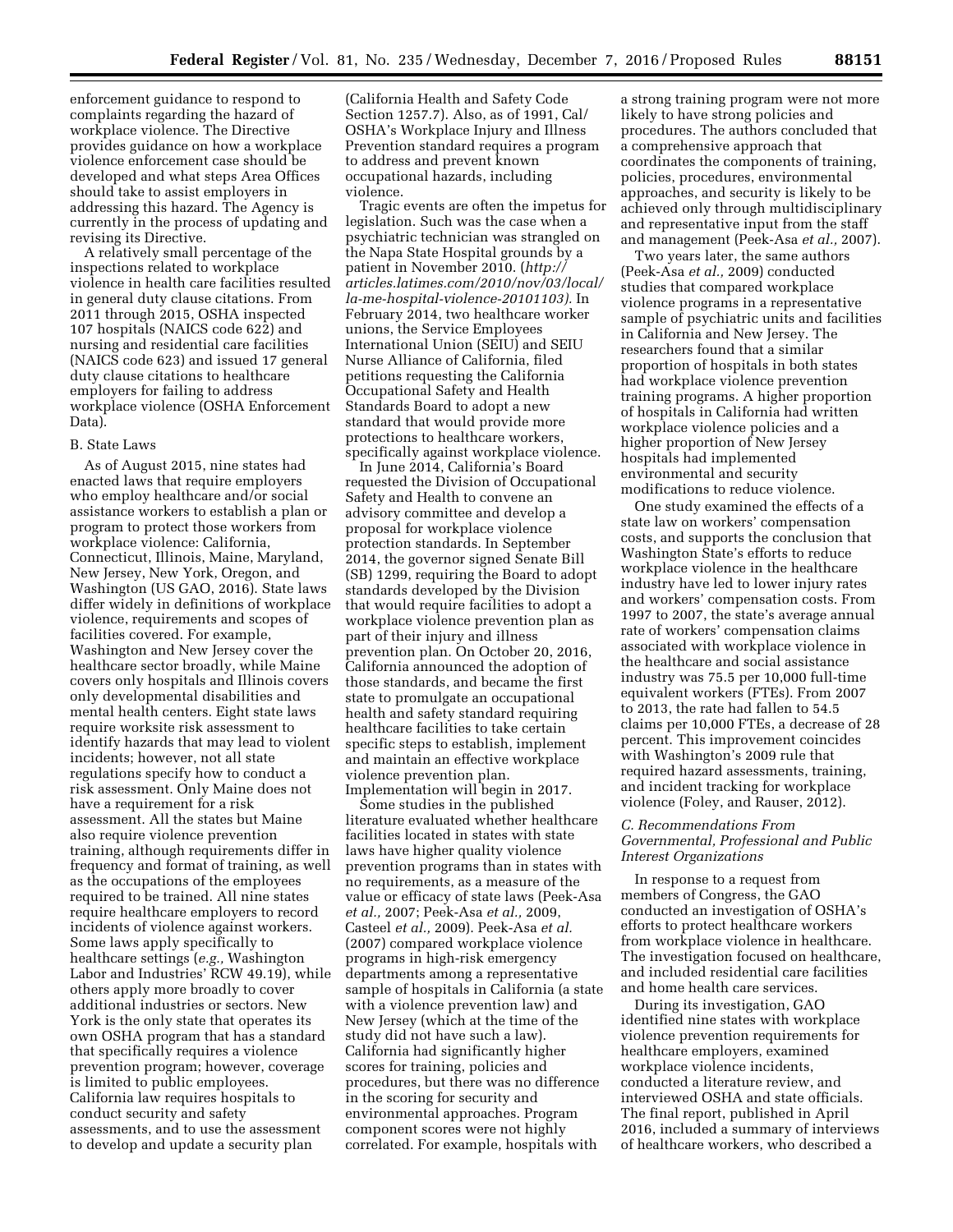range of violent encounters with patients. See the table below for details.

# TABLE 2—EXAMPLES OF WORKPLACE VIOLENCE INCIDENTS REPORTED BY THE HEALTH CARE WORKERS GAO INTERVIEWED

| Health care facilities         | Examples of reported workplace violence incidents                                                                                                                                                                                                                  |
|--------------------------------|--------------------------------------------------------------------------------------------------------------------------------------------------------------------------------------------------------------------------------------------------------------------|
| Hospitals with emergency rooms | • Worker hit in the head by a patient when drawing the patient's blood and suffered a concussion<br>and a permanent injury to the neck.                                                                                                                            |
|                                | • Worker knocked unconscious by a patient when starting intravenous therapy on the patient.<br>• Worker punched and thrown against a wall by a patient and had to have several surgeries. As a<br>result of the injuries, the worker was unable to return to work. |
|                                | • Patient put worker in a head-lock, and worker suffered neck pain and headaches and was unable<br>to carry out regular workload.                                                                                                                                  |
|                                | • Patient broke healthcare worker's hand when the healthcare worker intervened in a conflict be-<br>tween two patients.                                                                                                                                            |
|                                | • Patient became upset after being deemed unfit to return home and attacked the worker.<br>• Worker hit in the head by a patient and suffered both physical and emotional problems as a result<br>of the incident.                                                 |
| Home health care services      | • Worker attacked by patient with dementia and had to defend self.<br>• Worker was sexually harassed by a patient when the patient grabbed the worker while rendering<br>care.                                                                                     |

Source: GAO, Workplace Safety and Health: Additional Efforts Needed to Help Protect Healthcare Workers from Workplace Violence, 2016.

In its final report, the GAO recommended that OSHA provide additional information to assist inspectors in developing citations, develop a policy for following up on hazard alert letters concerning workplace violence hazards in healthcare facilities, and assess the results of its efforts to determine whether additional action, such as development of a standard, may be needed. OSHA agreed with the GAO's recommendations and stated that it would take action to address them. Since then, OSHA's Training Institute in the Directorate of Training and Education developed a course on Workplace Violence Investigations for its Compliance Safety and Health Officers (CSHOs) and other staff with responsibilities in this area. In June 2016, approximately 30 CSHOs, Area Directors, Acting Area Directors, and other OSHA staff, participated in the first offering of the 3-day course on workplace violence, which included exercises using actual scenarios encountered by investigators. The Agency's publication of this RFI is in part a response to the GAO's recommendation to consider issuance of a standard addressing workplace violence. OSHA will review the record developed as a result of the information received and decide on the appropriate course of action regarding a standard.

In July 2016, a coalition of unions representing healthcare workers, including SEIU, AFL–CIO, and the American Federation of Governmental Employees, petitioned the Agency for a Workplace Violence Prevention Standard. National Nurses United (NNU) filed a similar petition. While

NNU petitioned the Agency for a standard covering its membership only (healthcare workers), the broader coalition of labor unions requested a standard covering all workers in healthcare and social assistance. By this time, the Agency had already made the public aware about the publication of an RFI by November 2016, via the Unified Regulatory Agenda.

In recent years, several nursing professional associations have published statements on workplace violence (ANA, 2015; APNA, 2008; ENA, 2010). In addition, the ANA has published a model state law, ''The Violence Prevention in Health Care Facilities Act,'' recommending that healthcare facilities establish violence prevention programs to protect healthcare workers from acts of violence (ANA, 2011).

Some organizations have recommended specific programmatic elements, policies, procedures and processes to reduce and prevent workplace violence. In 2008, APNA published recommendations for addressing workplace violence. In 2011, it published a report that included recommendations for adequate staffing, increased security, video monitoring, and safe areas for nurses (Cafaro, 2012; *[http://www.apna.org/i4a/pages/](http://www.apna.org/i4a/pages/index.cfm?pageID=4912#sthash.2JKbjy3w.dpuf)  [index.cfm?pageID=4912#sthash.](http://www.apna.org/i4a/pages/index.cfm?pageID=4912#sthash.2JKbjy3w.dpuf) [2JKbjy3w.dpuf\).](http://www.apna.org/i4a/pages/index.cfm?pageID=4912#sthash.2JKbjy3w.dpuf)* The American Association of Occupational Health Nurses, Inc. has published strategies for preventing workplace violence. It also noted the problem of underreporting of workplace violence events, which it recommended should be addressed so that ''the scope of non-fatal violence in the workplace'' is adequately measured

and in turn ''informed targeted prevention strategies'' are developed (AAOHN, 2015).

In 2013, Public Citizen published ''Health Care Workers Unprotected; Insufficient Inspections and Standards Leave Safety Risks Unaddressed,'' which recommended that OSHA promulgate a standard to address the hazardous situations of workplace violence. Based on their analysis of data from the Bureau of Labor Statistics, the U.S. Census Bureau, OSHA, the AFL– CIO, and The Kaiser Family Foundation, they recommended that such a standard should require employers to create a policy of zero tolerance for workplace violence, including verbal and nonverbal threats; require workplace policies that encourage employees to promptly report incidents and suggest ways to reduce or eliminate risks; provide protections to employees to deter employers from retaliating against those who report workplace-violence incidents; and require employers to develop a comprehensive plan for maintaining security in the workplace (Public Citizen, 2013).

The Society for Human Resource Management's (SHRM) Workplace Violence Policy provides guidance on prohibited conduct, reporting procedures, risk reduction measures, employees at risk, dangerous/emergency situations, and enforcement for human resource professionals.

## D. Questions for Section II

The following questions are intended to solicit information on the topics covered in this section. In general, OSHA is interested in hearing about healthcare facilities' experiences with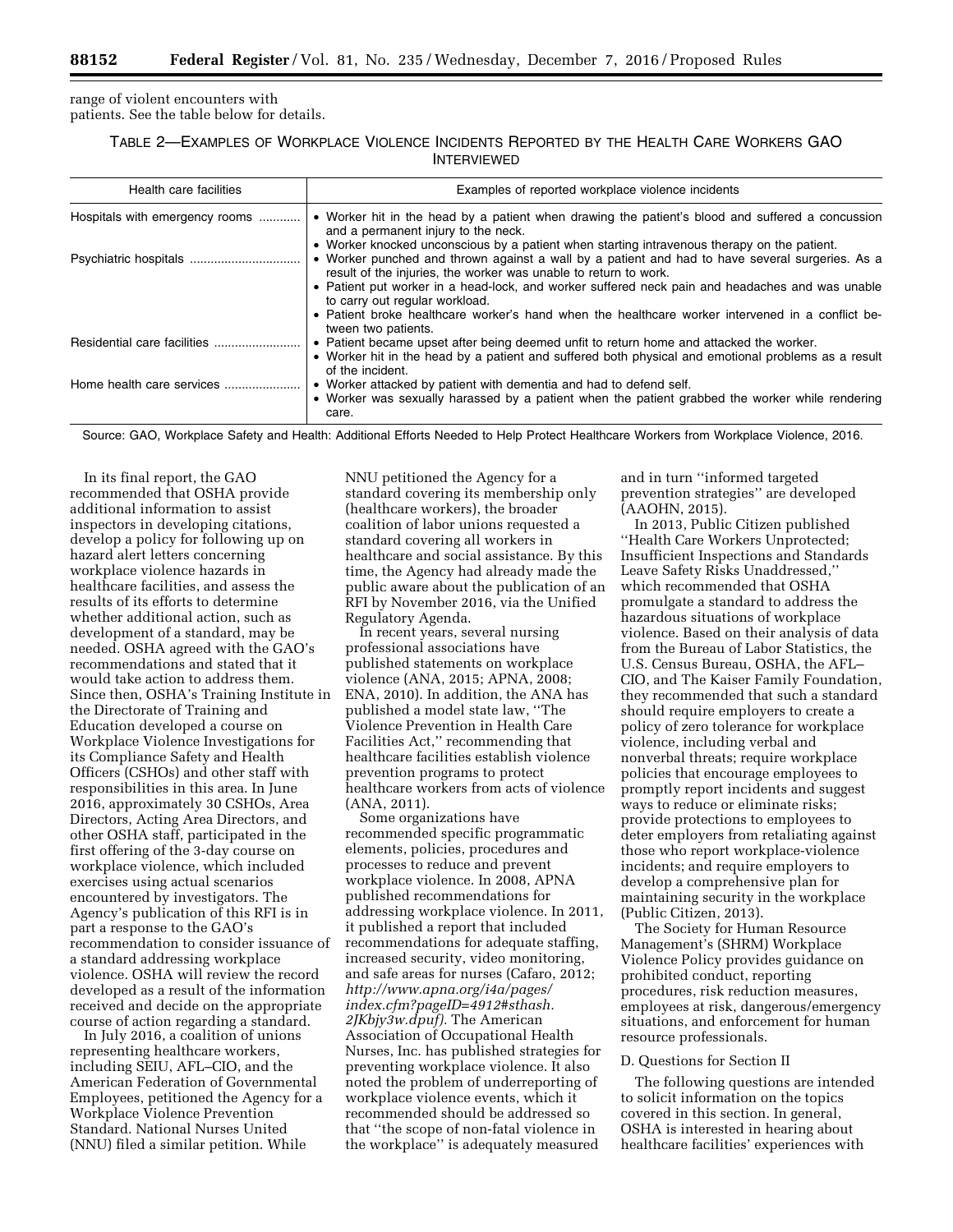provisions of state laws that have been shown to be effective in some way. Wherever possible, please indicate the title of the person completing the question and the type and the number of employees at your facility. OSHA is also interested in hearing from employers and managers in public sector facilities in New York State about their experiences with the Public Employees Safety and Health workplace violence prevention regulations.

*Question II.1:* What state are you employed in or where is your facility located? If your state has a workplace violence law, what has been your experience complying with these requirements? Are there any specific provisions included in your workplace violence law that you think should or should not be included in an OSHA standard? If so, what provisions and why?

*Question II.2:* For employers and managers: If your state has a workplace violence prevention law, have you or are you conducting an evaluation of the effectiveness of its programs or policies? If you are conducting such an analysis, how are you doing it? Have you been able to demonstrate improved tracking of workplace violence incidents and/or a change in the frequency or severity of violent incidents? If you think it is effective, please explain why. If you think it is ineffective, please explain why.

*Question II.3:* If your state has workplace violence prevention laws, how many hours do you spend each year (month) complying with these laws?

*Question II.4:* Please specify the number or percentage of staff participating in workplace violence prevention activities required under your state laws.

*Question II.5:* Do you have experience implementing any of the workplace violence prevention practices recommended by the American Psychiatric Nurses Association (APNA), American Association of Occupational Health Nurses (AAOHN), or similar organizations? If so, please discuss the resources it took to implement the practice, and whether you think the practice was effective. Please provide any data you have to support your conclusions.

### **III. Defining Workplace Violence**

# *A. Definition and Types of Events Under Consideration*

As discussed in the overview above, the data show that injuries and fatalities in the health care and social assistance sector due to workplace violence are

substantially elevated compared to the private sector overall. This section addresses the question of how to define the universe of workplace violence that OSHA might cover in a standard. This involves at least two issues: (1) What events constitute ''violence'' (*i.e.,*  should physical assaults be covered only, or should threats be considered as well?); and (2) should there be consideration of the type of injury (physical, psychological) and a threshold for harm that could be sustained as a result of the activity.

The National Institute of Occupational Safety and Health (NIOSH) defines workplace violence as ''violent acts (including physical assaults and threats of assaults) directed toward persons at work or on duty'' (*[https://www.cdc.gov/niosh/docs/2002-](https://www.cdc.gov/niosh/docs/2002-101/) [101/](https://www.cdc.gov/niosh/docs/2002-101/)*). Examples of violence include threats (expressions of intent to cause harm, including verbal threats, threatening body language, and written threats), physical assaults (attacks ranging from slapping and beating to rape, homicide, and the use of weapons such as firearms, bombs, or knives), and muggings (aggravated assaults, usually conducted by surprise and with intent to rob) (NIOSH at: *[http://www.cdc.gov/](http://www.cdc.gov/niosh/docs/2002-101/default.html) [niosh/docs/2002-101/default.html](http://www.cdc.gov/niosh/docs/2002-101/default.html)*). OSHA's Web page refers to ''workplace violence'' as any act or threat of physical violence, harassment, intimidation, or other threatening disruptive behavior that occurs at the work site. Both the NIOSH definition and the general one on OSHA's Web site include harassment and intimidation; however, OSHA's focus has been solely on physical injuries resulting in serious harm. The effects of violence on individuals represent a range in intensity and include minor physical injuries; serious physical injuries; temporary and permanent physical disability; psychological trauma; and death. Healthcare and social assistance workers involved in workplace violence incidents can suffer physical injury, disability, and chronic pain; employees who experience violence also suffer psychological problems such as loss of sleep, nightmares, and flashbacks (Gerberich *et al.,* 2004).

Further, workplace violence can be classified into the following four categories, based on the relationship between the perpetrator and the victim/ worker: Type I (criminal intent; the perpetrator has no legitimate relationship to the business), Type II (customer/client/patient), Type III (worker-on-worker), and Type IV (personal relationship) (UIIPRC, 2001). Type II events occur most commonly in healthcare and social assistance and

these events are the type addressed by this RFI. Type III (sometimes referred to as ''lateral violence'') is also commonly reported in the literature, especially when taking verbal abuse into account.

OSHA intends to address only Type II, or customer/client/patient violence in this RFI. Type I, or criminal intent, perpetrated by criminals with no connection to the workplace other than to commit a crime, typically does not apply the healthcare environment. OSHA does not intend to seek information specific to Type I or Type III incidents, ''lateral'' or ''worker-onworker'' violence. In addition, OSHA does not intend to cover Type IV incidents or violence that happen to be carried out in a healthcare workplace but are based on personal relationships. Although such incidents often garner media attention, they are not the typical foreseeable workplace violence incidents that are associated with predictable risk factors in the workplace that employers can reduce or eliminate. OSHA has determined that Type I, III and IV incidents are generally outside the scope of any potential rulemaking activity stemming from this RFI.

#### *B. Questions for Section III*

The following questions are intended to solicit information on the topics covered in this section. Wherever possible, please indicate the title of the person providing the information and the type and number of employees of your healthcare and/or social assistance facility or facilities.

*Question III.1:* CDC/NIOSH defines workplace violence as ''violent acts (including physical assaults and threats of assaults) directed toward persons at work or on duty'' (CDC/NIOSH, 2002). Is this the most appropriate definition for OSHA to use if the Agency proceeds with a regulation?

*Question III. 2:* Do employers encourage reporting and evaluation of verbal threats? If so, are verbal threats reported and evaluated? If evaluated, how do employers currently evaluate verbal threats (*i.e.,* who conducts the evaluation, how long does such an evaluation take, what criteria are used to evaluate verbal threats, are such investigations/evaluations effective)?

*Question III.3:* Though OSHA has no intention of including violence that is solely verbal in a potential regulation, what approach might the Agency take regarding those threats, which may include verbal, threatening body language, and written, that could reasonably be expected to result in violent acts?

*Question III.4:* Employers covered by OSHA's recordkeeping regulation must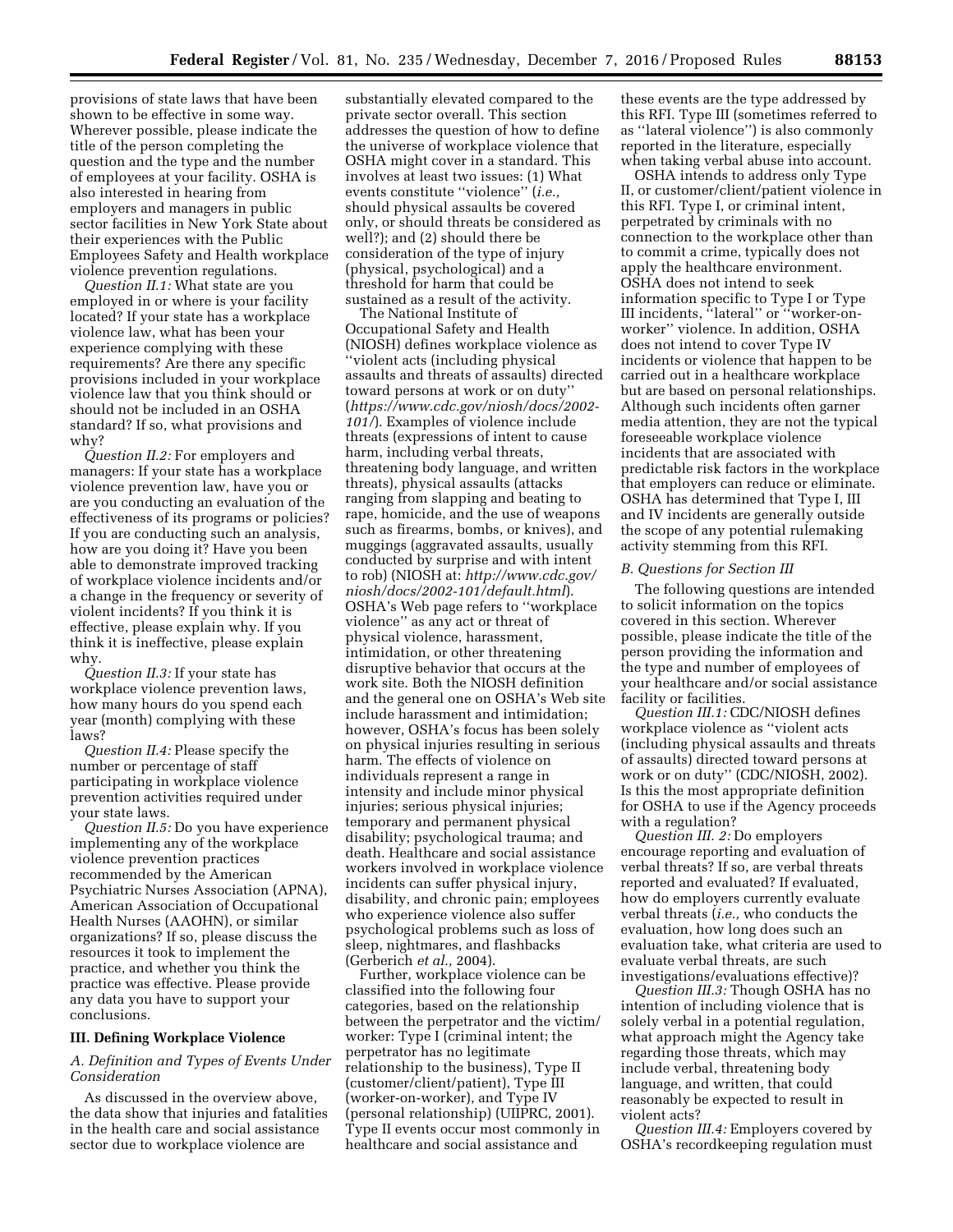record each fatality, injury or illness that is work-related, that is a new case and not a continuation of an old case, and meets one or more of the general recording criteria in section 1904.7 or the additional criteria for specific cases found in section 1904.8 through 1904.11. A case meets the general recording criteria in section 1904.7 if it results in death, loss of consciousness, days away from work or restricted work or job transfer, or medical treatment beyond first aid. What types of injuries have occurred from workplace violence incidents? Do these types of injuries typically meet the OSHA criteria for recording the injury on the 300 Log?

*Question III.5:* Currently, a mental illness sustained as a result of an assault in the workplace, *e.g.,* Posttraumatic Stress Disorder (PTSD), is not required to be recorded on the OSHA 300 Log ''unless the employee voluntarily provides the employer with an opinion from a physician or other licensed healthcare professional with appropriate training and experience (psychiatrist, psychologist, psychiatric nurse practitioner, etc.) stating that the employee has a mental illness that is work-related (1904.5(b)(2)(ix)).'' Although protecting the confidentiality of the victim is important, an unintended consequence of omitting these incidents from the 300 Log is that

the extent of the problem is likely underestimated. In a workplace violence prevention standard, should this exclusion be maintained or be removed? Is there a way to capture the information about cases, while still protecting confidentiality?

*Question III.6:* Are you aware of cases of PTSD or psychological trauma related to workplace violence in your facility? If so, was it captured in the recordkeeping system and how? Please provide examples, omitting personal data and information.

*Question III.7:* Are there other indicators of the extent and severity of workplace violence in healthcare or social assistance that OSHA has not captured here? Please provide any additional data that you are aware of, or any indicators you have used in your workplace to address workplace violence.

# **IV. Scope**

# *A. Health Care and Social Assistance*

The Health Care and Social Assistance sector is composed of a wide range of establishments providing varying levels of healthcare and social assistance services, from general medical-surgical hospitals to at-home patient care to treatment facilities for substance abuse disorders, and different

types of establishments providing social assistance, such as child day care services, vocational rehabilitation and food to the needy. In 2015 the healthcare industry had a total of 1,432,801 establishments and employed 18,738,870 workers in both healthcare and non-healthcare occupations (BLS, Census of Employment and Wages, 2016 and Occupational Employment Statistics, 2015). The Health Care and Social Assistance sector provides a range of services employing a diverse group of occupations at places such as: Nursing homes, free-standing surgical and outpatient centers, emergency care clinics, patients' homes, and prehospitalization emergency care settings. The largest occupational group employed in the Health Care and Social Assistance industry are healthcare practitioners (defined as healthcare professionals, technicians, and healthcare support workers), which included 6,288,040 workers in 2015, an increase of 1.2 million workers over the past 10 years (BLS, Occupational Employment Statistics, 2016). Healthcare practitioners are employed across various industries, but the industry with the largest concentration of healthcare practitioners is General Medical and Surgical Hospitals, which employed 2,926,350 workers in 2015.

TABLE 3—TOP 5 OCCUPATIONS IN HEALTHCARE AND SOCIAL ASSISTANCE INDUSTRY BETWEEN 2005 AND 2015

| 2005<br>(million`         | 2015<br>(million)                |
|---------------------------|----------------------------------|
| 15.2<br>5.1<br>2.9<br>2.5 | 18.7<br>6.3<br>3.5<br>2.7<br>1.9 |

BLS, Occupational Employment Statistics, April 2016.

Across all industries there were 8.0 million Health Care Practitioners and Technical workers employed in 2015 and can be found in various parts of the private sector outside of the Health Care and Social Assistance sector, for example in Air Transportation, Accommodations, Recreation, and Retail Trade. Of the almost 8.0 million Healthcare Practitioners and Technical workers, 515,970 are employed at retail trade facilities, the majority are specifically at Health and Personal Care Stores.

For purposes of assessing workplace violence risk, OSHA has used the BLS category of Intentional Injury by Other Person. OSHA has not included here the BLS category of Injury by Person—

Unintentional or Intent Unknown. That category may include some incidents classifiable as workplace violence, but also includes large numbers of injuries resulting from such causes like attempting to lift patients. Unintentional injuries resembling workplace violence may also be common in mental health services. Of the almost 16,000 cases of Intentional Injury by Other Persons in the private sector in 2014, 11,100 were in the Healthcare and Social Assistance sector (BLS Table R4, November 2015).

The rate of intentional injury in the Healthcare and Social Assistance sector as a whole was 8.2 per 10,000 full time workers, over four times the rate across all private industry, 1.7 per 10,000 fulltime workers in 2014 (BLS Table R8,

November 2015). Within the Healthcare and Social Assistance sector, the incident rates for Intentional Injury by Other Person(s) ranges from a low of 0.4 per 10,000 full-time workers in Offices of Physicians (lower than private industry as a whole) to a high of 109.5 per 10,000 full-time workers in Psychiatric and Substance Abuse Hospitals 2 (BLS Table R8, November 2015). Of the four major subsectors within Health Care and Social Assistance in 2014, the highest incident rate of Intentional Injury by Other Person(s) was 18.7 per 10,000 in Nursing and Residential Care Facilities.

<sup>2</sup>The term ''Substance Abuse Hospital'' is used because it is the official designation in the NAICS code manual for such facilities.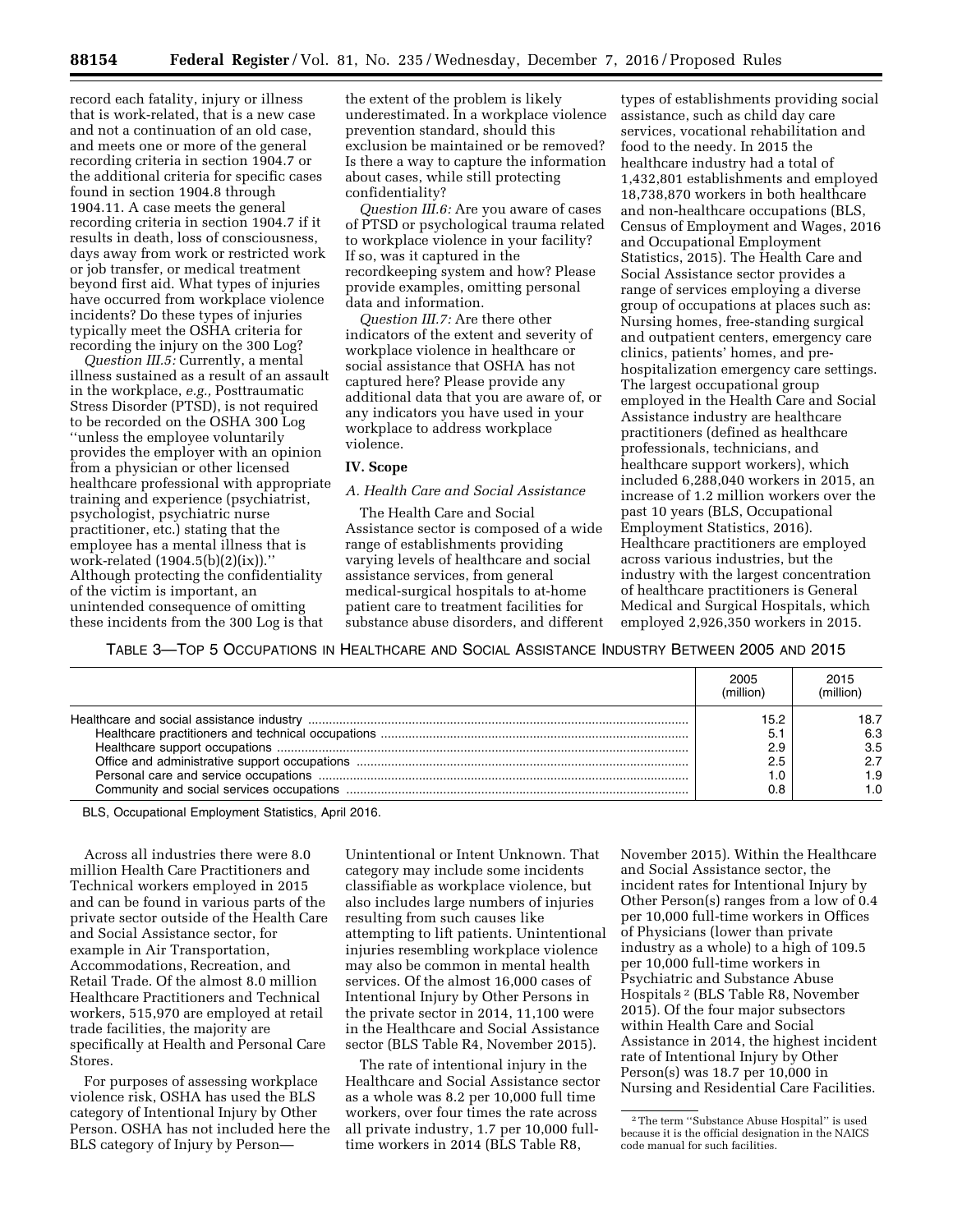The incident rates for the next two highest subsectors, Hospitals, and Social Assistance were half that of Nursing and Residential Care Facilities, 8.9 and 9.8 respectively. The subsector of Nursing and Residential Care Facilities includes establishments providing services to a

diverse population of patients, many of whom need a higher level of care at these facilities. In contrast, the services provided in the other areas of the Health Care and Social Assistance sector may typically involve more routine health care services requiring less physically

demanding care from staff. This wide range reflects the diversity of workplace conditions and patient interactions faced by workers in the Health Care and Social Assistance economic sector.

# TABLE 4—INCIDENT RATE FOR VIOLENCE AND OTHER INJURIES BY PRIVATE INDUSTRY IN THE UNITED STATES PER 10,000 FULL TIME WORKERS IN 2014

| Intentional<br>injury by<br>other person |
|------------------------------------------|
| 1.7                                      |
| 8.2                                      |
| 1.9                                      |
| 0.4                                      |
| 0.3                                      |
| 8.5                                      |
|                                          |
| 4.1                                      |
| 5.6                                      |
| 5.0                                      |
| 3.1                                      |
| 5.3                                      |
|                                          |
| 8.9                                      |
| 6.7                                      |
| 109.5                                    |
| 7.3                                      |
| 18.7                                     |
| 15.8                                     |
| 34.9                                     |
| 7.2                                      |
| 39.9                                     |
| 9.8                                      |
| 10.2                                     |
| 4.0                                      |
| 11.0                                     |
|                                          |
|                                          |
| 20.8                                     |
| 6.5                                      |

(BLS Table R8, November 2015).

**Note:** Dash indicates data do not meet BLS publication guidelines for their Survey of Occupational Injuries and Illnesses.

The industries in the Social Assistance subsector provide a wide variety of services directly to clients, and include industries with incident rates of intentional injury that are higher than those in the Ambulatory Health Care sector. The highest incident rate within this sector for intentional injury by other person was in Vocational Rehabilitation Services with 20.8 per 10,000 full time workers in 2014. The next highest industry in this sector was Services for the Elderly and Disabled with an incident rate of 11 per 10,000 full time workers. This sector includes, among other industries, services for

children and youth, the elderly, and persons with disabilities; community food and housing services; vocational rehabilitation; and day care centers. Consequently, the risk of workplace violence to healthcare workers differs depending on the nature of the setting and the level of interaction with patients.

The severity of workplace violence in the Health Care and Social Assistance sector is even greater in state government entities where the incident rate for intentional injury by other person(s) in 2014 was 79.3 per 10,000 full time workers. Across state

government sectors the incident rate for intentional injury by other persons in the Health Care and Social Assistance sector is the highest even compared to the sector for Public Administration at 10.5 per 10,000 full time workers, which includes Police Protection and Correctional Institutions. State-run healthcare facilities often serve individuals with fewer available heath care options and populations with fewer preventive healthcare services. Staterun healthcare and social assistance facilities may face unique challenges compared to the private sector.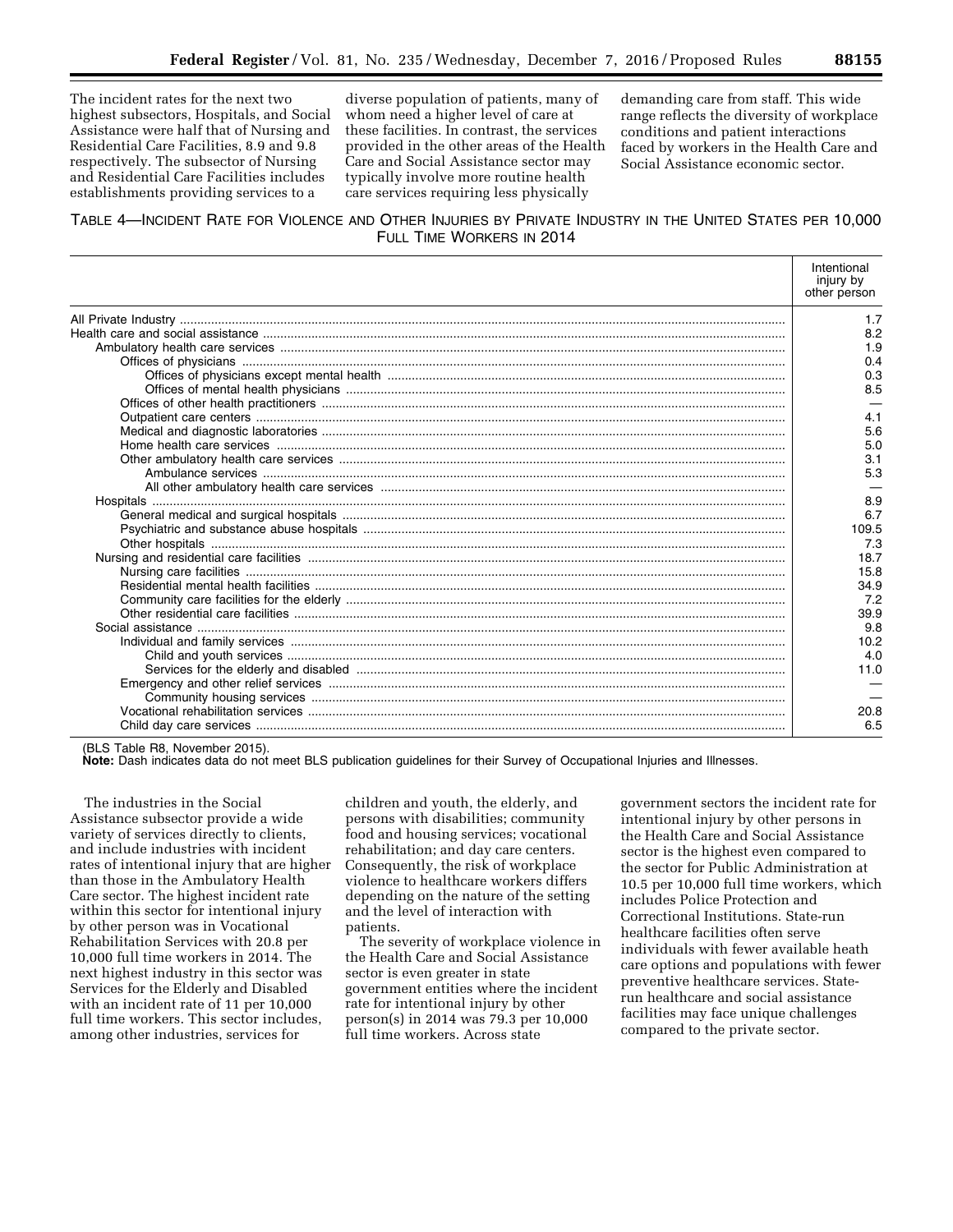# TABLE 5—INCIDENT RATE FOR VIOLENCE AND OTHER INJURIES BY SELECT STATE INDUSTRIES IN THE UNITED STATES PER 10,000 FULL TIME WORKERS IN 2014

|                                                                                                                                                                                                                                     | other ne |
|-------------------------------------------------------------------------------------------------------------------------------------------------------------------------------------------------------------------------------------|----------|
|                                                                                                                                                                                                                                     | 15.8     |
|                                                                                                                                                                                                                                     | 16.2     |
|                                                                                                                                                                                                                                     | 79.3     |
| Hospitals                                                                                                                                                                                                                           | 97.4     |
|                                                                                                                                                                                                                                     | 16.8     |
| Public Administration <b>contracts</b> and contracts and contracts and contracts and contracts and contracts and contracts and contracts and contracts and contracts and contracts and contracts and contracts and contracts and co | 10.5     |
|                                                                                                                                                                                                                                     | 23.7     |
|                                                                                                                                                                                                                                     | 8.7      |
| Correctional Institutions                                                                                                                                                                                                           |          |

BLS Table S8, April 2016.

Locally-run health care and social assistance facilities, on the other hand, appear to present risks that are comparable to private facilities, the

incident rate of intentional injury by other persons in sector of Healthcare and Social Assistance was 13.1 per 10,000 full time workers. The overall incident rate for the Public Administration sector in local governments is not much lower at 11.1 per 10,000 full time workers.

TABLE 6—INCIDENT RATE FOR VIOLENCE AND OTHER INJURIES BY SELECT LOCAL GOVERNMENT INDUSTRIES IN THE UNITED STATES PER 10,000 FULL TIME WORKERS IN 2014

|                                                                                                                                               | other per |
|-----------------------------------------------------------------------------------------------------------------------------------------------|-----------|
|                                                                                                                                               | 8.7       |
|                                                                                                                                               | 8.8       |
|                                                                                                                                               | 13.1      |
|                                                                                                                                               | 13.0      |
|                                                                                                                                               | 39.9      |
| <u> El propio de la propio de la propio de la propio de la propio de la propio de la propio de la propio de la p</u><br>Public Administration | 11.1      |
|                                                                                                                                               | 22.5      |
|                                                                                                                                               | 36.8      |
| <b>Fire Protection</b>                                                                                                                        |           |

BLS Table L8, April 2016.

Another way to consider the data is by occupation. Nursing-Psychiatric and Home Health Aides (which includes Psychiatric Aids and Nursing Assistants) had the highest rates of violence in 2014 across three of the four sectors. Out of the 4,690 injury cases in Nursing and Residential Care Facilities (based on data from BLS provided upon

request), 2,640 of the cases of workplace violence were perpetrated against Nursing-Psychiatric and Home Health Aides in 2014 (BLS SOII 2014 Data, requested June 2016). Across all private industries, the highest rates of incidents for Intentional Injury by Other Person(s) were for Psychiatric Aides at 426.4 per 10,000 full time workers, followed by

Psychiatric Technicians at 206.8 per 10,000 full time workers in 2014 (BLS Table R100, November 2015). These two occupations reflect the highest rates of intentional injury by other person(s) that occurs in the major sector of healthcare practitioners and technical occupations.

 $2014$ 

TABLE 7—CASES OF INTENTIONAL INJURY BY OTHER PERSON(S) BY INDUSTRY AND OCCUPATION IN 2014

| 2014   |
|--------|
| 15.980 |
| 260    |
| 15.710 |
| 11.100 |
| 960    |
| 100    |
| 150    |
| 230    |
| 290    |
|        |
| 100    |
| 3.410  |
| 180    |
| 1.110  |
| 610    |
| 20     |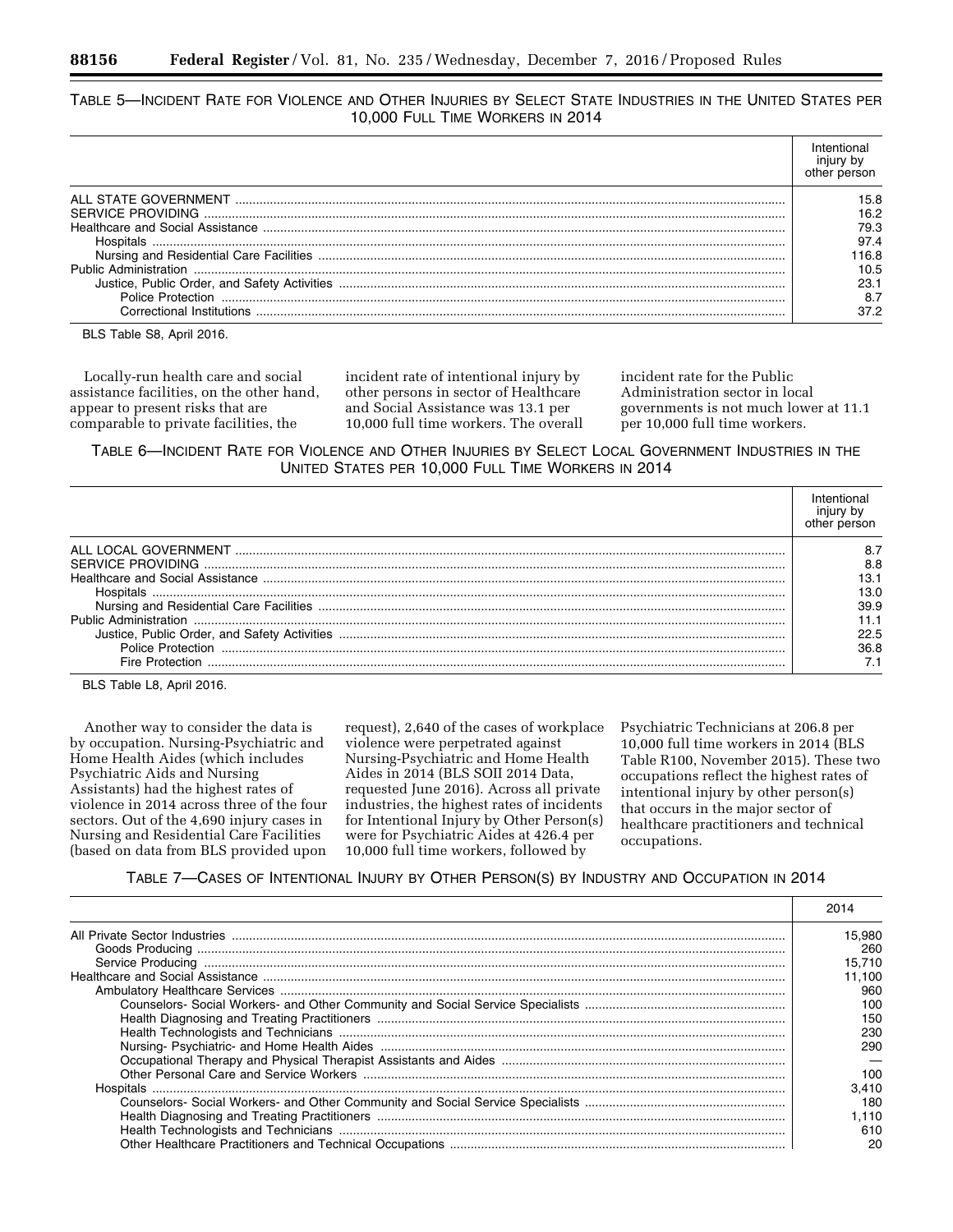| 2014  |
|-------|
| .030  |
|       |
| 100   |
| 4.690 |
| 370   |
| 170   |
| 310   |
| 2.640 |
|       |
| 770   |
| 2.050 |
| 190   |
| 30    |
|       |
| 150   |
| .060  |

BLS SOII 2014 Data, requested June 2016.

**Note:** Dash indicates data do not meet BLS publication guidelines for their Survey of Occupational Injuries and Illnesses.

Violence in the workplace is a topic that has been studied heavily using different data sources such as workers' compensation data, and occupation specific surveys. The results from these studies highlight similar findings to that of BLS's SOII data by industry, both showing that workplace injury rates of workers in the healthcare industry rank among the highest across private sector industries. In one study, Washington State workers compensation data was evaluated for the period between 1997 and 2007 (Foley, and Rauser, 2012). The results showed that the industry sectors with the highest rates of workplace violence were Health Care and Social Assistance (75.5 claims per 10, 000 FTEs), Public Administration (29.9 per 10,000 FTEs), and Educational Services (15.0 claims per 10,000 FTEs). Within the Health Care and Social Assistance sector, the industry groups with the highest estimated claim rates were Psychiatric and Substance Abuse Hospitals 3 at 875 per 10,000 FTEs, and Residential Mental Retardation, Mental Health and Substance Abuse Facilities at 749 per 10,000 FTEs. The rates of these two Health Care and Social Assistance groups are 65 times and 56 times the overall claim rate of 13.4 per 10,000 FTEs for workplace violence in all industries. A study that surveyed staff in a psychiatric hospital (Phillips, 2016) found that 70 percent of staff reported being physically assaulted within the last year. Another study that surveyed over 300 staff in a psychiatric hospital found that ward staff, which had the highest levels of patient contact, were more likely than clinical care and

supervisory workers to report being physically assaulted by patients (Kelly and Subica, 2015; as reported in US GAO, 2016). Data from HHS' NEISS-Work data set showed that in 2011 the estimated rate of nonfatal workplace violence injuries for workers in healthcare facilities was statistically greater than the estimated rate for all workers. The Department of Justice's National Crime Victimization Survey (NCVS) data set showed that from 2009 through 2013 healthcare workers experienced workplace violence at more than twice the estimated rate for all workers (after accounting for the sampling error). These results consistently point to the healthcare industry and occupations within the healthcare field as having the highest risks to workplace violence compared to other private sector industries.

The four subsectors that make up the Health Care and Social Assistance sector include a wide range of establishments providing varying types of services to the general public, and placing workers at elevated levels of exposure to workplace violence relative to other economic sectors. The Health Care and Social Assistance sector includes industries with the highest rates for Intentional Injury by Other Persons exceeding all other private sector industries.

### *B. Questions for Section IV*

The following questions are intended to solicit information on the topics covered in this section. Wherever possible, please indicate the title of the person completing the question and the type and employee size of your healthcare and/or social assistance facility.

*Question IV.1:* Rates of workplace violence vary widely within the healthcare and social assistance sector, ranging from extremely high to below private industry averages. How would you suggest OSHA approach the issue of whom should be included in a possible standard? For example, should the criteria for consideration under the standard be certain occupations (*e.g.,*  nurses), regardless of where they work? Or is it more appropriate to include all healthcare and social assistance workers who work in certain types of facilities (*e.g.,* in-patient hospitals and long-term care facilities)? Another approach could be to extend coverage to include all employees who provide direct patient care, without regard to occupation or type of facility. If OSHA were to take this approach, should home healthcare be covered?

*Question IV.2:* If OSHA issues a standard on workplace violence in healthcare, should it include all or portions of the Social Assistance subsector? Are the appropriate preventive measures in this subsector sufficiently similar to those appropriate to healthcare for a single standard addressing both to make sense?

*Question IV.3:* The only comparative quantitative data provided by BLS is for lost workday injuries. OSHA is particularly interested in data that could help to quantitatively estimate the extent of all kinds of workplace violence problems and not just those caused by lost workday injuries. For that reason, OSHA requests information and data on both workplace violence incidents that resulted in days away from work needed to recover from the injury as well as those that did not require days away from work, but may have required only first aid treatment.

<sup>3</sup>The term ''Substance Abuse Hospital'' is used because it is the official designation in the NAICS code manual for such facilities.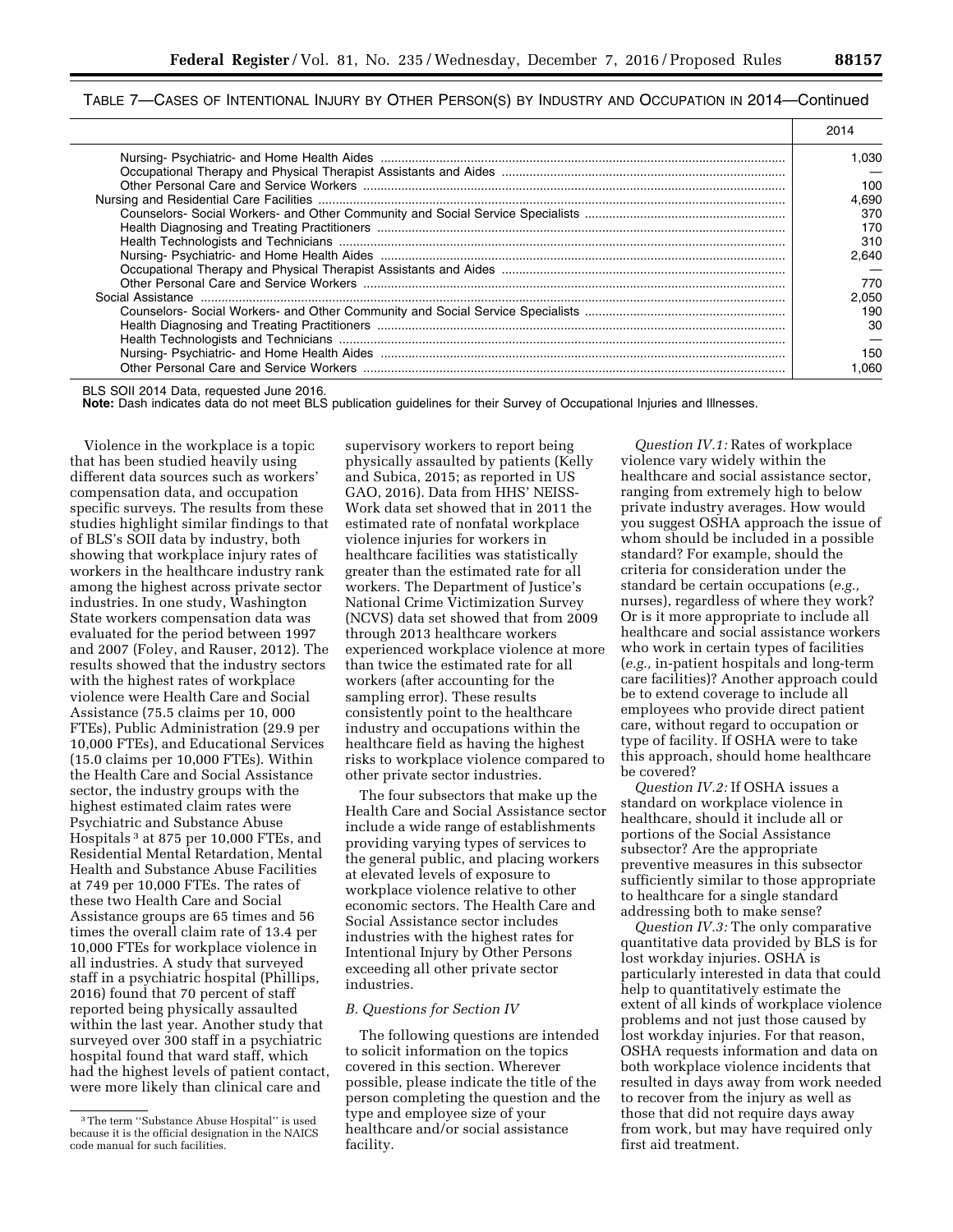*Question IV.4:* OSHA requests information on which occupations are at a higher risk of workplace violence at your facility and what about these occupations cause them to be at higher risk. Please provide the job titles and duties of these occupations. Please provide estimates on how many of your workers are providing direct patient care and the proportion of your workforce this represents.

*Question IV.5:* The GAO Report relied on BLS SOII data, HHS NEISS data and DOJ NCVS data. Are there any other data sets or data sources OSHA should obtain for better estimating the extent of workplace violence?

*Question IV.6:* The data provided by BLS are for relatively aggregated industries. Instance of high risk of workplace violence can be found aggregated with industries with low average risk, and low risk of workplace violence within industries with high risk. Please describe if your establishment's experience with workplace violence is consistent with the relative risks reported by BLS in the tables found in this section? If you are in an industry with high rates, are there places within your industry where establishments or kinds of establishments have lower rates than the industry as a whole? If you are in an industry with relatively low rates, are there work stations within establishments or within the industry that have higher rates?

*Question IV.7:* Are there special circumstances in your industry or establishment that OSHA should take into account when considering a need for a workplace violence prevention standard?

*Question IV.8:* Please comment if the workplace violence prevention efforts put in place at your establishments are specific to certain settings or activities within the facility, and how they are triggered.

*Question IV.9:* OSHA has focused on the Health Care and Social Assistance sectors in this RFI. However, workers who provide healthcare and social assistance are frequently found in other industries. Should a potential OSHA standard cover workers who provide healthcare or social assistance in whatever industries they work?

# **V. Workplace Violence Prevention Programs; Risk Factors and Controls/ Interventions**

# *A. Elements of Violence Prevention Programs*

OSHA has recognized the unique challenges of workplace violence in healthcare and social assistance for

decades. OSHA's ''Guidelines for Preventing Workplace Violence for Healthcare and Social Service Workers,'' which was last updated in 2015 is based on industry best practices and feedback from stakeholders, provides recommendations for policies and procedures to eliminate or reduce workplace violence in a range of healthcare and social assistance settings. The guidelines recommend a comprehensive violence prevention program that covers the following five core elements: (1) Management commitment and worker participation; (2) worksite analysis and hazard identification; (3) hazard prevention and control; (4) safety and health training; and (5) recordkeeping and program evaluation. Below, OSHA uses this framework in discussing and seeking information on the elements that might be included in a workplace violence standard. In addition, because there are particular concerns with underreporting of workplace violence in the healthcare and social assistance sector, below OSHA also discusses and seeks information on effectiveness of its whistleblower protection requirements in these sectors.

1. Management Commitment and Employee Participation

OSHA's Guidelines for Preventing Workplace Violence for Healthcare and Social Service Workers highlight the benefits of commitment by management and establishment of a joint management-employee committee, whether the committee is focused on workplace violence prevention or worker safety more broadly. The structure of the management-employee teams will differ based on the facility's size and the availability of personnel to staff it.

OSHA is interested in hearing from employers and individuals working in healthcare and social assistance about their experiences with management commitment and employee participation. Specific questions regarding these topics are at the end of Section V.

2. Worksite Analysis and Hazard Identification

OSHA's guidelines emphasize worksite analysis and hazard identification. A worksite analysis involves a mutual step-by-step assessment of the workplace to find existing or potential hazards that may lead to incidents of workplace violence.

Healthcare and social assistance workers face a number of risk factors that are known to contribute to violence in the workplace. Common risk factors

(or factors that have been shown to increase the risk of harm if one is exposed to a hazard) for workplace violence generally fall into two groups: (1) Patient, client and setting-related and (2) organizational-related (OSHA, 2015a, p. 4–5). The patient/client and setting-related group includes: (a) Working directly with people who have a history of violence, especially if they are under the influence of drugs or alcohol or a diagnosis of dementia; (b) lifting, moving and transporting patients and clients; (c) working alone in a facility or in patients' homes; (d) poor environmental design of the workplace that may block employee vision or interfere with escape from a violent incident; poor lighting in hallways, corridors, rooms, parking lots and other exterior areas; (e) lack of means of emergency communication; (f) long waiting periods for service; or (g) working in neighborhoods with high crime rates.

Organizational risks (the second group) arise from workplace policies, or the lack thereof. Examples include a lack of facility policies and staff training for recognizing and managing escalating hostile and assaultive behaviors from patients, clients, visitors, or staff; working when understaffed, especially during mealtimes and visiting hours; inadequate security and mental health personnel on site; not permitting smoking; allowing unrestricted movement of the public in clinics and hospitals; allowing a perception that violence is tolerated and victims will not be able to report the incident to police and/or press charges; and an overemphasis on customer satisfaction over staff safety (OSHA, 2015a).

Studies show that staff working in some hospital units or areas are at greater risks than others. High-risk areas include emergency departments (EDs), admission areas, long-term care and geriatrics settings, behavioral health, waiting rooms, and obstetrics and pediatrics, among others (DeSanto *et al.,*  2013).

Assault rates for nurses, physicians and other staff working in EDs have been shown to be among the highest (Crilly *et al.,* 2004; Gerberich *et al.,*  2005; Gates *et al.,* 2006; Gacki-Smith *et al.,* 2009). In high volume urban emergency departments and residential day facilities, staff are in frequent contact with patients or family members who may have a history of violence, and/or a history of substance abuse disorders. Also, an increasing number of patients are in possession of handguns and weapons (Stokowski, 2010).

Workers in the healthcare occupations of psychiatric aides, psychiatric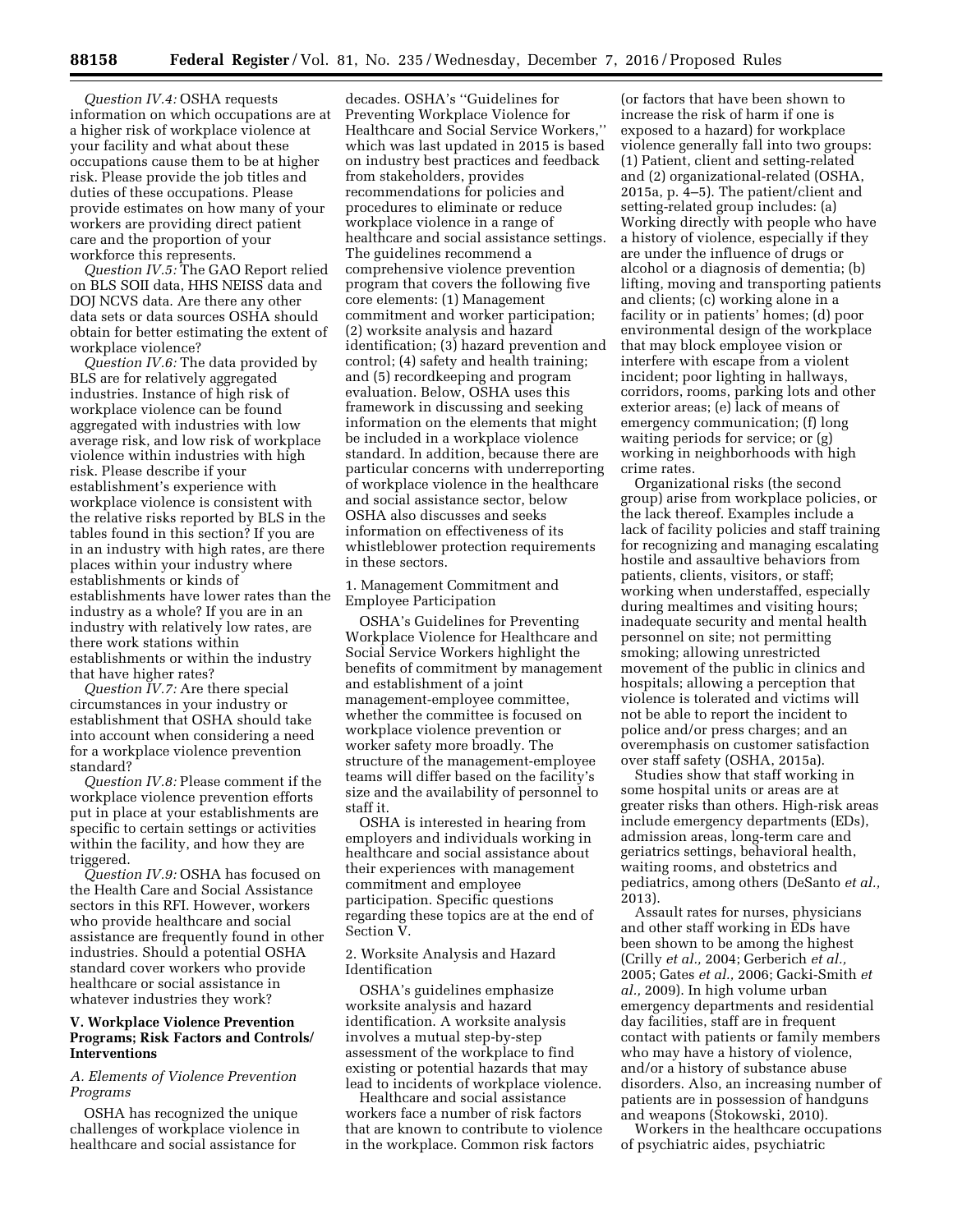technicians, and nursing assistants experienced higher rates of workplace violence compared to other healthcare occupations and workers overall (BLS Table R100, 2015; Pompeii *et al.,* 2015). Some studies have found that nursing assistants in long-term care have the highest incidence of assaults among all workers in the U.S. (Gates *et al.,* 2005).

Surveys of nurses have identified risk factors including patient mental health or behavioral issues, medication withdrawal, pain, history of a substance abuse disorder, and being unhappy with care (Pompeii *et al.,* 2015).

OSHA is interested in hearing from employers and individuals working in healthcare and social assistance about their experiences with worksite analysis and hazard identification, including how they use risk factors. Specific questions regarding these topics are at the end of Section V.

## 3. Hazard Prevention and Control

Once workplace violence hazards are identified, controls can be designed and implemented to prevent and control them. OSHA's hierarchy of controls includes: elimination, substitution, engineering controls, administrative controls, and work practices, and personal protective equipment (PPE) in that order. Engineering controls for workplace violence prevention are permanent changes to the work environment. Administrative controls are policies and procedures that reduce or prevent exposure to risk factors. Administrative strategies include modification of job rules and procedures, training and education, scheduling, or modifying assigned duties.

#### a. Engineering Controls

Engineering controls attempt to remove the hazard from the workplace or create a barrier between the worker and the hazard. Examples of engineering controls include the installation of alarm systems, panic buttons, hand-held alarms, or noise devices, installation of door locks and increased lighting or use of closed-circuit video monitoring on a 24-hour basis (Haynes, 2013). Other examples include improvements to the layout of the admission area, nurses' stations and rooms. Where appropriate, some hospitals may have metal detectors installed to detect for guns, knives, box cutters, razors, and other weapons.

Effective interventions that have been described in the literature include K–9 security dog teams, metal detectors, and the installation of a security system, that includes metal detectors, cameras, and security personnel (Stirling *et al.,* 2001)

and increased lighting (Gerberich *et al.*  2005).

# b. Administrative Controls

Administrative controls, sometimes referred to as management policies, include organizational factors and can have a major impact on day-to-day operations in healthcare and social assistance, for both staff and patients/ residents. For example, staffing issues, such as mandatory overtime and inadequate staffing levels can lead to increased and unscheduled absences, high turnover, low morale and increased risk of violence for both healthcare and social assistance workers and their patients. Adequate numbers of welltrained staff can help ensure that situations with the potential for violence can be diffused before they escalate into full-blown violent incidents, resulting in fewer injuries. Adequate numbers of staff to address the needs of the patients can result in a higher level of safety and comfort for both patients and staff. Effective training can increase staff confidence and control in preventing, managing and deescalating these incidents, resulting in a greater sense of safety for both staff and patients.

Employer policies often include security measures to prevent workplace violence, including policies for monitoring and maintaining premises security (e.g., access control systems, video monitoring security systems) and data security (*e.g.,* measures to prevent unauthorized use of employer computer systems and other forms of electronic communication by a patient with a history of violence to obtain personal information about a staff member). Many organizations also have policies that limit or monitor access of nonemployees to the premises. Emergency departments (EDs), because they are typically open 24 hours a day, expose hospitals to the community at large and can pose unique safety and security concerns. If the hospital is located in a community or area with a high crime rate, the crime can spill into the ED.

Zero Tolerance policies are policy statements from employers/management that state that any violence to employees and patients/customers will not be tolerated. In general, zero tolerance policies require and encourage staff to report all assaults or threats to a supervisor or manager. Supervisors and managers keep a log of incidents, and all reports of workplace violence are investigated to help determine what actions to take to prevent future incidents. Some studies in the literature describe and discuss the effectiveness of zero-tolerance policies (Nachreiner *et al.,* 2005; Lipscomb and London, 2015).

Policies that encourage employees to report incidents help ensure that hazards are addressed; however, the current evidence shows that many assaults go unreported (Snyder *et al.,*  2007; Bensley *et al.,* 1997; Gillespie *et al.,* 2014; Kowalenko *et al.,* 2013; Arnetz *et al.,* 2015; Speroni *et al.,* 2014; Pompeii *et al.,* 2015).

Research has shown that injured healthcare and social assistance workers and their employers are reluctant to report violent incidents and resulting injuries out of fear of stigmatizing the patients or residents who are the perpetrators of the violence, particularly when they are mentally ill, developmentally disabled, or cognitively impaired elderly. There is also an attitude among many that violence toward those working with the public, especially with individuals with cognitive impairment, mental illness, or brain injury, is part of the job (Lipscomb and London, 2015; Speroni *et al.,* 2014). Confusion on the part of nurses and other staff about what to report, and what legally constitutes ''assault'' and ''abuse'' as well as the lack of institutional support for reporting incidents can contribute to underreporting (May and Grubbs, 2002).

### c. Personal Protective Equipment

In OSHA's hierarchy of controls, personal protective equipment is the least-preferred type of control because these methods rely on the compliance of all individuals, and often places a burden on the individual worker rather than on the organization as a whole. However, there may be circumstances where the use of personal protective equipment (PPE) is appropriate for preventing workplace violence. For example, the ANA identified the use of gloves, sleeves, and blocking mats as a barrier method to protect staff from bites and scratches when caring for individuals with certain developmental disabilities and where other types of controls are infeasible (Lipscomb and London, 2015).

### d. Innovative Strategies

In addition to controls that fall into the traditional OSHA hierarchical approach previously described here, OSHA is also very interested in hearing about strategies and innovations that have been developed from the clinical experience of health professionals, particularly if they have been shown to be effective. The Agency is interested in how existing operations tools, such as electronic infrastructure and work practices, can be modified to support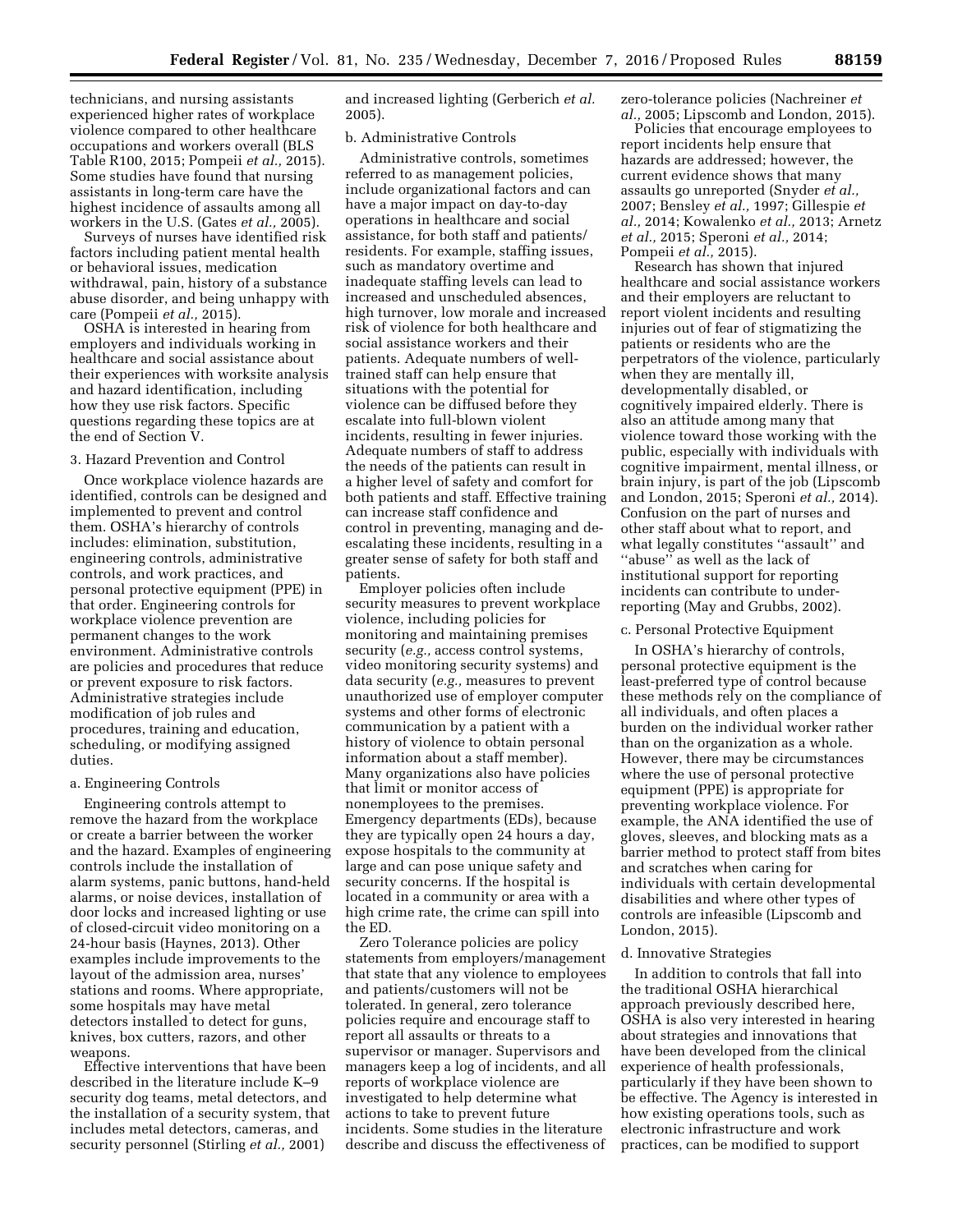violence prevention in specific healthcare and social assistance settings. In addition, the Agency seeks information on cross-disciplinary tools and strategies that merge techniques from different disciplines (such as threat assessment, education, and clinical practice) to improve workplace safety and health. Examples of innovative approaches include soliciting information from patients and their families about risk factors and effective solutions through informal surveys or focus groups. One behavioral health facility that hires and employs ''milieu officers,'' typically corrections officers with mental health training whose job is to be visible and accessible on the unit and maintain control over the unit environment as a whole, has reduced violent incidents on some patient units.

New Hampshire Hospital, a state-run behavioral health facility, serves as a teaching hospital through its affiliation with the Geisel School of Medicine at Dartmouth College. This connection allows New Hampshire Hospital to serve as a living laboratory for ongoing research to identify precursors to violence and test new practices. Physicians engage patients as partners in their research, which is part of the hospital's drive for continual improvement. This connection to academic studies also helps to raise awareness of other new research and encourage staff members to adopt the best available evidence-based approaches.

OSHA is interested in hearing from employers and individuals working in healthcare and social assistance about their experiences with hazard prevention and control. Specific questions regarding these topics are at the end of Section V.

## 4. Safety and Health Training

OSHA's Guidelines for Preventing Workplace Violence for Healthcare and Social Service Workers highlight education and training as an essential element of a workplace violence prevention program. Safety and health training helps ensure that all staff members are aware of potential safety hazards and how to protect themselves, their coworkers and patients through established policies and procedures. The content and frequency of training can vary, as well as the staff eligible for training. In general, training covers policies and procedures specific to the facility and perhaps the unit, as well as de-escalation and self-defense techniques. De-escalation of aggressive behavior and managing aggressive behavior when it occurs are very important components of the training

(Nonviolent Crisis Intervention Training, 2014).

Training provides opportunities to learn and practice strategies to improve both patient safety and worker safety. The nationwide movement toward reducing the use of restraints (physical and medication) and seclusion in behavioral health—which is mandated in some states—along with the movement toward ''trauma-informed care,'' means that workers are relying more on approaches that minimize physical contact with patients, intervening with verbal de-escalation strategies before an incident turns into a physical assault thereby reducing injuries. Trauma-informed care is a strengths-based approach that is grounded in an understanding of and responsiveness to the impact of trauma, that emphasizes physical, psychological, and emotional safety for both providers and survivors, and that creates opportunities for survivors to rebuild a sense of control and empowerment (SAMHSA). The results can be a ''win-win'' for patient and worker safety (OSHA, 2015b). Training ensures consistent dissemination of information about policies and procedures, as well as an opportunity to practice and develop confidence with newly-learned skills and techniques, such as de-escalation. In particular, when implementing a zero tolerance policy, training staff on what and when to report is essential to changing the expectation that violence will not be tolerated.

Staff training on policies and procedures is usually conducted at orientation and periodically (*e.g.,*  annually or semi-annually) afterward. A number of studies show that training can be effective in reducing workplace violence (Swain, 2014; Martin, 1995; Allen, 2013).

Because duties, work locations, and patient interactions vary by job, violence prevention training can be customized to address the needs of different groups of healthcare personnel, particularly: Nurses and other direct caregivers; emergency department (ED) staff; support staff (*e.g.,* dietary, housekeeping, maintenance); security personnel; and supervisors and managers (Greene, 2008). The Joint Commission (formerly the Joint Commission on Accreditation of Healthcare Organizations (JCAHO)) emphasizes that security personnel need specific training on the unique needs of providing security in the healthcare environment, including the psychological components of handling aggressive and abusive behavior, and ways to handle aggression and defuse

hostile situations (The Joint Commission, 2009).

OSHA is interested in hearing from employers and individuals working in healthcare and social assistance about their experiences with the various types of training and their effectiveness. Specific questions regarding training are at the end of Section V.

# 5. Recordkeeping and Program Evaluation

## a. Recordkeeping

OSHA's recordkeeping regulations require employers to record certain workplace injuries and illnesses. The OSHA 300 Log can be a valuable source of evaluation metrics data for establishing baseline injury and illness rates and benchmarks for success. Information from the *OSHA 300 Log, 300A Annual Summary, and the 301 Incident Report* can be used to identify tasks and jobs with higher risks of injury or illness, and to monitor trends. Under OSHA's recordkeeping regulation, an employer must record each fatality, injury, and illness that is work-related, a new case, and meets one or more of the general recording criteria in section 1904.7 or the application to specific cases of section 1904.8 through 1904.11. The general recording criteria in section 1904.7 is triggered by an injury or illness that results in death, days away from work, restricted work or transfer to another job, loss of consciousness, or medical treatment beyond first aid. For each such injury, the employer is required to record the worker's name; the date; a brief description of the injury or illness; and, when relevant, the number of days the worker was away from work, assigned to restricted duties, or transferred to another job as a result of the injury or illness. Employers with 10 or fewer employees at all times during the previous calendar year and employers in certain low-hazard industries are partially exempt from routinely keeping OSHA injury and illness records (29 CFR 1904.1, 1904.2). Accurate records of injuries, illnesses, incidents, assaults, hazards, corrective actions, patient histories, and training can help employers evaluate methods of hazard control, identify training needs, and develop solutions for an effective program.

All employers, including those who are partially exempt from keeping records, must report any work-related fatality to OSHA within 8 hours of learning of the incident, and must report all work-related inpatient hospitalizations, amputations, and losses of an eye to OSHA within 24 hours of learning of the incident (29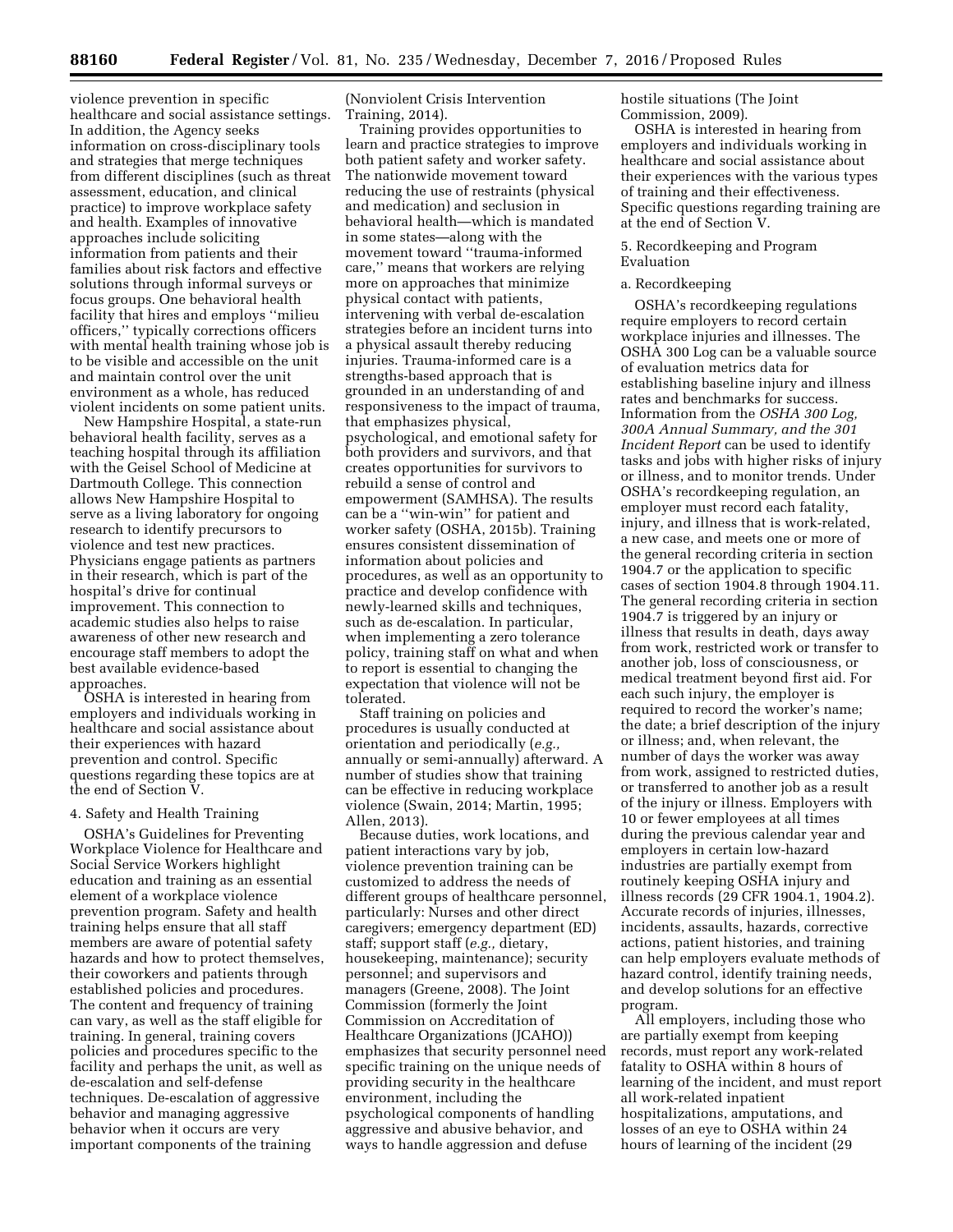CFR 1904.39). These events can be reported to OSHA in person, by phone, or by using the reporting application on OSHA's public Web site at *[www.osha.gov/recordkeeping.](http://www.osha.gov/recordkeeping) See [https://www.osha.gov/](https://www.osha.gov/recordkeeping2014/)  [recordkeeping2014/.](https://www.osha.gov/recordkeeping2014/)* 

Employers do not always record or accurately record workplace injuries and illnesses in general. Specifically, in a 2012 report OSHA found that for calendar years 2007 and 2008, approximately 20 percent of injury and illness cases reconstructed by inspectors during a review of employee records were either not recorded or incorrectly recorded by the employer (OSHA, 2012). BLS is working on improving reporting by conducting additional research on the extent to which cases are undercounted in the SOII and exploring whether computer-assisted coding can improve reporting (BLS, 2014). Further, as discussed above in Section V.A.3.b, there are a number of published studies that show that employees substantially underreport workplace violence cases.

OSHA is interested in hearing from employers and individuals in healthcare and social assistance facilities about their experiences with both recordkeeping to comply with OSHA requirements as well as reporting of incidents at the facility or unit level. Specific questions regarding recordkeeping are at the end of Section V.

### b. Program Evaluation

Programs are evaluated to identify deficiencies and opportunities for improvement. Accurate records of injuries and illnesses can help employers gauge the effectiveness of intervention efforts. The evaluation of a comprehensive workplace violence prevention program typically includes, but is not limited to, measuring improvement based on lowering the frequency and severity of workplace violence incidents; keeping up-to-date records of administrative and work practice changes implemented to prevent workplace violence (to evaluate how well they work); surveying workers before and after making job or worksite changes or installing security measures or new systems to evaluate their effectiveness; tracking recommendations through to completion; keeping abreast of new strategies available to prevent and respond to violence as they develop; and establishing an ongoing relationship with local law enforcement and educating them about the nature and challenges of working with potentially violent patients. The quality

and effectiveness of training is particularly important to assess.

OSHA is interested in hearing from employers and individuals in healthcare and social assistance facilities about their experiences with program evaluation. Specific questions regarding program evaluation are located in section V.3. below.

### *B. Questions for Section V*

OSHA is interested in hearing from employers and individuals in facilities that provide healthcare and social assistance about their experiences with the various components of workplace violence prevention programs that are currently being implemented by their facilities. Wherever possible, please indicate the title of the person completing the question and the type and employee size of your facility. In particular, the Agency appreciates respondents addressing the following:

1. Questions on the Overall Program, Management Commitment and Employee Participation

*Question V.1:* Does your facility have a workplace violence prevention program or policy? If so, what are the details of the program or policy? Please describe the requirements of your program, or submit a copy, if feasible. When and how did you implement the program or policy? How many hours did it take to develop the requirements? Did you consult your workers through union representatives?

*Question V.2:* How is your program or policy communicated to workers? (*e.g.,*  Web site, employee meetings, signage, etc.) How are employees involved in the design or implementation of the program or policy?

*Question V.3:* In your experience, what are the important factors to consider when implementing a workplace violence prevention program or policy?

*Question V.4:* At what level in your organization was the workplace violence prevention program or policy implemented? Who has responsibility for implementation? What are the qualifications of the person responsible for its implementation?

*Question V.5:* How well is your program or policy followed? Have you received sufficient support from management? Employees? The union, if there is one?

*Question V.6:* How did you select the approach to workplace violence prevention outlined in your facility program or policy (*e.g.,* triggered by an incident, following existing guidelines, listening to staff needs, complying with state laws)?

*Question V.7:* Do you have a safety and health program in place in your facility? If so, what is the relationship between the workplace violence prevention program and the safety and health management system?

*Question V.8:* Does your facility subscribe to a management philosophy that encompasses quality measures, *e.g.,*  lean sigma, high reliability? If so, are metrics for worker safety included?

*Question V.9:* Does your facility have a safety and health committee? Does your facility also have a workplace violence committee? If so, what is the function of these committees? How are they held accountable? How is progress measured?

*Question V.10:* Does your facility have a workplace violence prevention committee that is separate from the general safety committee or part of it? If separate, how do the two committees communicate and share information? How many hours do they spend meeting or doing committee work? How many hours of employee time does this require per year?

*Question V.11:* If the facility does not have a committee, are there reasons for that?

*Question V.12:* What is the make-up of the committee? How are the committee members selected? What is the highest level of management that participates? Are worker/union representatives included in a committee? Is there a rotation for the committee members?

*Question V.13:* What does the decision making process look like? Do the committee members play an equal role in the decision making? Is there a meeting agenda? Does the committee keep minutes and records of decisions made?

*Question V.14:* How are the workplace violence prevention committee's decisions disseminated to the staff and management? Does the committee address employees' safety concerns in a timely manner?

*Question V.15:* If OSHA were to require management commitment, how should the Agency determine compliance?

*Question V.16:* If OSHA were to issue a standard that included a requirement for employee participation, how might compliance be determined?

2. Questions on Worksite Analysis and Hazard Identification

*Question V.17:* Are workplace analysis and hazard identification performed regularly? If so, what is the frequency or triggers for these activities? Are there any assessment tools or overall approaches that you have found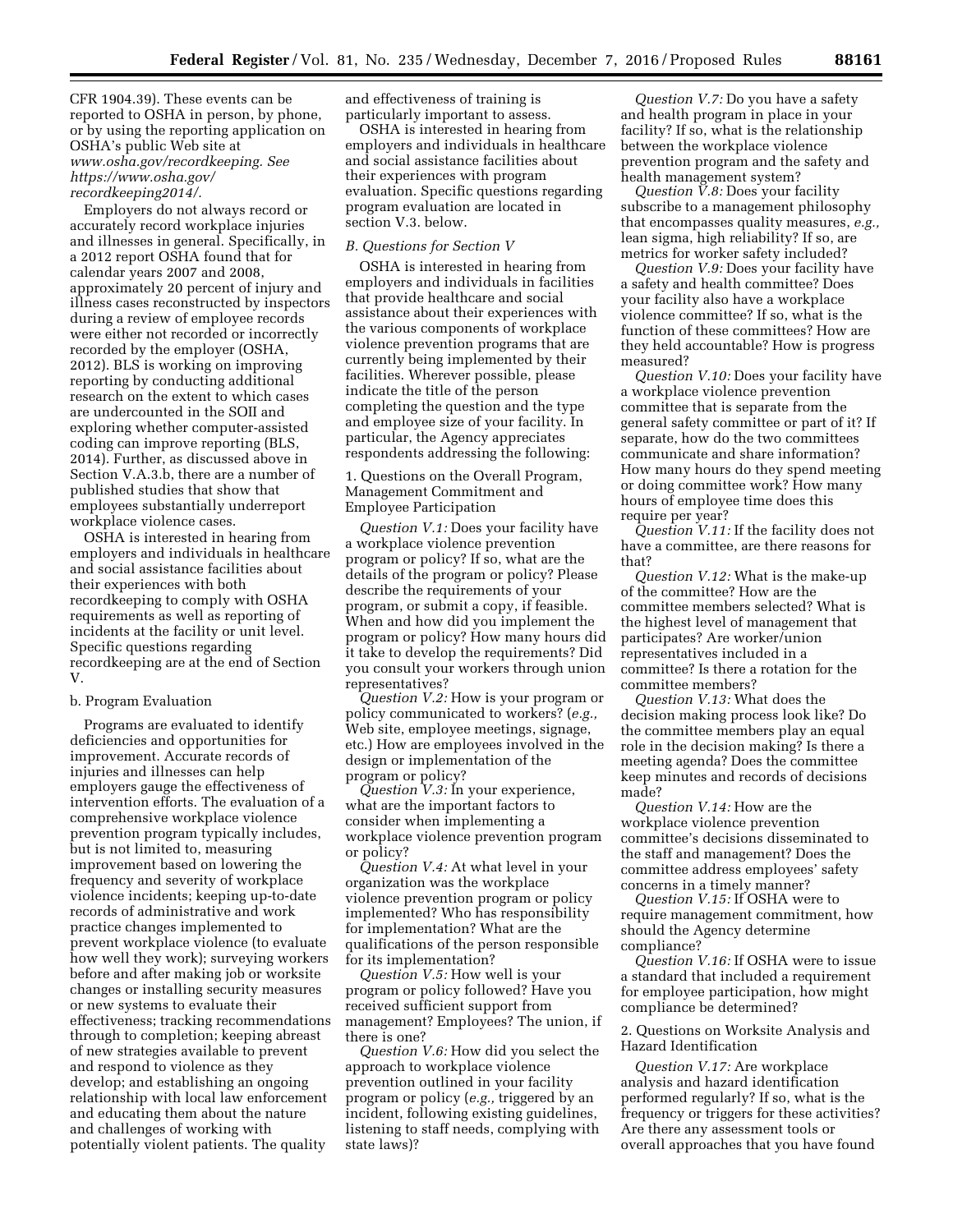to be successful and would recommend? Please describe the types of successes or problems your facility encountered with reviewing records, administering employee surveys to identify violencerelated risk factors, and conducting regular walkthrough assessments.

Q*uestion V.18:* Who is involved in workplace analysis? How are the individuals selected and trained to conduct the workplace analysis and hazard identification? How long does it take to perform the workplace analysis?

*Question V.19:* What areas of the facility are covered during the routine workplace assessment? Please specify why these areas are included in the assessment and how many of these areas are part of the assessment.

*Question V.20:* What records do you find most useful for identifying trends and risk factors with regards to workplace violence? How many of these records are collected per year?

*Question V.21:* What screening tools do you use for the worksite analysis? Are these screening tools designed specifically to meet your facility's needs? Are questionnaires and surveys an effective way to collect information about the potential and existing workplace violence hazards? Why or why not?

*Question V.22:* Who provides postassessment feedback? Is it shared with other employees and if so, how is it shared with the other employees?

*Question V.23:* Does your facility use patient threat assessment? If so, do you use an existing tool or did you develop your own? If you develop your own, what criteria do you use?

*Question V.24:* Does your facility conduct accident/incident investigations? If so, who conducts them? How are follow-ups conducted and changes implemented?

*Question V.25:* How much time is required to conduct your patient assessments? What is the occupational background of persons who do these assessments?

*Question V.26:* If OSHA were to implement a standard with a requirement for hazard identification and worksite analysis, how might compliance be determined?

*Question V.27:* What do you know or perceive to be risk factors for violence in the facilities you are familiar with?

3. Questions on Hazard Prevention and Controls

*Question V.28:* Are you aware of any specific controls or interventions that have been found to be effective in reducing workplace violence in an ED environment? How was effectiveness

determined? If so, can you provide cost information?

*Question V.29:* Are you aware of any specific controls or interventions that have been found to be effective in reducing workplace violence in a behavioral health, psychiatric or forensic mental health setting? How was effectiveness determined? If so, can you provide cost information?

*Question V.30:* Are you aware of any specific controls or interventions that have been found to be effective in reducing workplace violence in a nursing home or long-term care environment? How was effectiveness determined? If so, can you provide cost information?

*Question V.31:* Are you aware of any specific controls or interventions that have been found to be effective in reducing workplace violence in a hospital environment? How was effectiveness determined? If so, can you provide cost information?

*Question V.32:* Are you aware of any specific controls or interventions that have been found to be effective in reducing workplace violence in a home health environment? How was effectiveness determined? If so, can you provide cost information?

*Question V.33:* Are you aware of any specific controls or interventions that have been found to be effective in reducing workplace violence of any other environments where healthcare and/or social assistance workers are employed? How was effectiveness determined? If so, can you provide cost information?

*Question V.34:* Are you aware of any existing or modified infrastructure and work practices, or cross-disciplinary tools and strategies that have been found to be effective in reducing violence?

*Question V.35:* Have you made modifications of your facility to reduce risks of workplace violence? If so, what were they and how effective have those modifications been? Please provide cost for each modification made. Please specify the type of impact the modification made and whether the modification resulted in a safer workplace.

*Question V.36:* Does your facility have controls for workplace violence prevention (security equipment, alarms, or other devices)? If so, what kind of equipment does your facility use to prevent workplace violence? Where is the equipment located? Are there any barriers that prevent using the equipment? What labor requirements or other operating costs does this equipment have (*e.g.,* have you hired

security guards to monitor video cameras)?

*Question V.37:* Who is usually involved in selecting the equipment? If a committee, please list the titles of the committee members. Is new equipment tested before purchase, and if so, by whom? Are there any pieces of equipment purchased that are rarely used? If so, why?

*Question V.38:* Is there a process for evaluating the effectiveness of controls once they are implemented? What are the evaluation criteria?

*Question V.39:* What best practices are in use in your facility for workplace violence prevention?

*Question V.40:* How do you assure that the program is followed and controls are used? What are the ramifications for not following the program or using the equipment? If OSHA were to issue a standard, how might compliance with hazard prevention and control be determined?

*Question V.41:* Do you have information on changes in work practices or administrative controls (other than engineering controls and devices) that have been shown to reduce or prevent workplace violence either in your facility or elsewhere?

*Question V.42:* Do you have a zero tolerance policy? If so please share it. Do you think it has been successful in reducing workplace violence incidents? Why or why not?

*Question V.43:* If you have a policy for reporting workplace violence incidents, what steps have you taken to assure that all incidents are reported? What requirements do you have to ensure that adequate information about the incident is shared with coworkers? Do you think these policies have been effective in improving the reporting and communication about workplace violence incidents? Why or why not?

*Question V.44:* What factors do you consider in staffing your security department? What are the responsibilities of your security staff?

*Question V.45:* Have you instituted policies or procedures to identify patients with a history of violence, either before they are admitted or upon admission? If so, what costs are associated with this? How is this information used and conveyed to staff? Whose responsibility is it and what is the process? Has it been effective?

# 4. Questions on Safety and Health Training

*Question V.46:* What kind of training on workplace violence prevention is provided to the healthcare and/or social assistance workers at your facility? If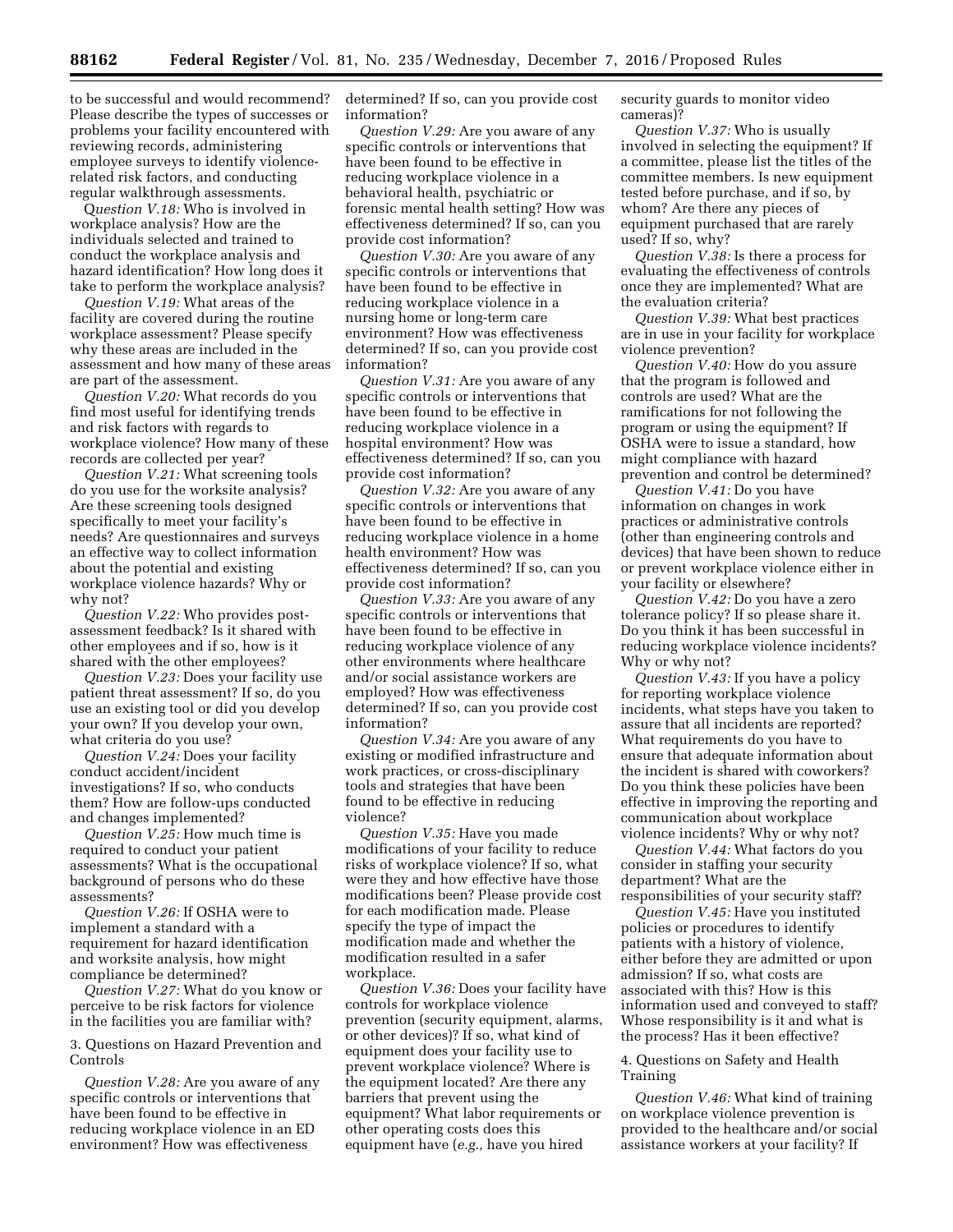this is copyrighted/branded training, please provide the name.

*Question V.47:* What is the scope and format of the training, and how often is workplace violence prevention training conducted?

*Question V.48:* What occupations (*e.g.,* registered nurses, nursing assistants, etc.) attend the training sessions? Are the staff members required to attend the training sessions or is attendance voluntary? Are staff paid for the time they spend in training? Who administers the training sessions? Are they in-house training staff or a contractor? How is the effectiveness of the training measured? What is the duration of the training sessions or cost of the contractor?

*Question V.49:* Do all employees have education or training on hazard recognition and controls?

*Question: V.50:* Are contract and per diem employees trained?

*Question V.51:* Are patients educated on the workplace violence prevention program and, if so, how?

*Question V.52:* Does training cover workers' rights (including nonretaliation) and incident reporting procedures?

*Question V.54:* If OSHA were to require workplace violence prevention training, how might compliance be assessed?

# 5. Questions on Recordkeeping and Program Evaluation

*Question V.55:* Does your facility have an injury and illness recordkeeping policy and/or standard operating procedures? Please describe how it works. How are records maintained; online, paper, in person?

*Question V.56:* Who is responsible for injury and illness recordkeeping in your facility?

*Question V.57:* Does your facility use a workers' compensation form, the OSHA 301 or another form to collect detailed information on injury and illness cases?

*Question V.58:* Where are the OSHA 300 log(s) kept at your facility? Are they kept on each unit, each floor, or are they centrally located for the entire facility?

*Question V.59:* Would the OSHA 300 Log alone serve as a valuable or sufficient tool for evaluating workplace violence prevention programs? Why or why not?

*Question V.60:* Are you aware of any issues with reporting (either underreporting or overreporting) of OSHA recordables and/or ''accidents'' or other incidents related to workplace violence in your facility and if so, what types of issues? If you have addressed them, how did you address them?

*Question V.61:* Do you regularly evaluate your program? If so, how often? Is there an additional assessment after a violent event or a near miss? If so, how do you measure the success of your program? How many hours does the evaluation take to complete?

*Question V.62:* Who is involved in a program evaluation at your facility? Is this the same committee that conducted the workplace analysis and hazard identification?

*Question V.63:* If you have or are conducting an evaluation of the effectiveness of your workplace violence prevention program, have you been able to demonstrate improved tracking of workplace violence incidents and/or a reduction in the frequency or severity of violent incidents?

*Question V.64:* What are the most effective parts of your program? What elements of your program need improvement and why?

*Question V.65:* When conducting program evaluations, do you use the same tools and metrics you used for the initial worksite assessment? If not, please explain.

*Question V.66:* If OSHA were to develop a standard to prevent workplace violence and included a requirement for program or policy evaluation, how might compliance be determined?

*Question V.67:* Could you provide information characterizing the nature and extent of the difficulties in implementing your facility's program or policy?

*Question V.68:* What actions are taken based on the results of the program evaluation at your facility?

VI. Costs, Economic Impacts, and Benefits

As part of the Agency's consideration of a possible workplace violence standard, OSHA is interested in the costs, economic impacts, and benefits of related practices. OSHA is also interested in the benefits of such practices in terms of reduced injuries, deaths, and compromised operations (*i.e.,* emotional distress, staffing turnover, and unexpected reallocation of resources).

Workplace violence exacts a high cost today. It harms workers often both physically and emotionally, and employers also bear several costs. A single serious injury can lead to workers' compensation losses of thousands of dollars, along with thousands of dollars in additional costs for overtime, temporary staffing, or recruiting and training a replacement. Even if a worker does not have to miss work, violence can still lead to ''hidden

costs'' such as higher turnover and deterioration of productivity and morale. In the study of Washington state's workers' compensation data (1997–2007), the average cost claim per time-lost was \$32,963, with an annual average of at least 2,247 claims related to workplace violence in Washington State for the period from 1997–2007. Similar costs were cited by McGovern *et al.* (2000) who found costs per case for assaults was \$31,643 for registered nurse and \$17,585 for licensed practical nurses. These costs included medical expenses, lost wages, legal fees insurance administrative costs, lost fringe benefits, and household production costs.

In addition to the out-of-pocket costs by the employer and employee, healthcare workers who experience workplace violence have reported short term and long term emotional effects which can negatively impact productivity. It was found by Gates *et al.*  (2003; 2006) that nursing assistants employed in long term care, who had been assaulted suffered a range of occupational stressors including job dissatisfaction, decreased safety, and fear of future assaults. Caldwell (1992) and Gerberich *et al.* (2004) found emergency department (ED) workers to have post-traumatic stress disorder or symptom of the disorder at rates between 12 percent to 20 percent; the 12-month prevalence rate for the general U.S. adult population is about 3.5 percent (*[http://www.nimh.nih.gov/](http://www.nimh.nih.gov/health/statistics/prevalence/post-traumatic-stress-disorder-among-adults.shtml)  [health/statistics/prevalence/post](http://www.nimh.nih.gov/health/statistics/prevalence/post-traumatic-stress-disorder-among-adults.shtml)[traumatic-stress-disorder-among](http://www.nimh.nih.gov/health/statistics/prevalence/post-traumatic-stress-disorder-among-adults.shtml)[adults.shtml](http://www.nimh.nih.gov/health/statistics/prevalence/post-traumatic-stress-disorder-among-adults.shtml)*). The impact of PTSD caused by workplace violence on productivity was studied by Gates, Gillespie and Succop (2011), where they found those who suffered from PTSD symptoms or experienced emotional distress reported difficulty thinking, withdrawal from patients, absenteeism, and higher job turnover. The results also found that, although emergency department nurses with PTSD symptoms continued to work, they had trouble remaining cognitively focused, and had ''difficulty managing higher level work demands that required attention to detail or communication skills.''

OSHA requests any workers' compensation data related to workplace violence. Any other information on your facility's experience would also be appreciated.

Several studies have evaluated the effectiveness of various engineering and administrative workplace violence controls in a variety of settings (*e.g.,*  hospitals, nursing homes). The implementation of a comprehensive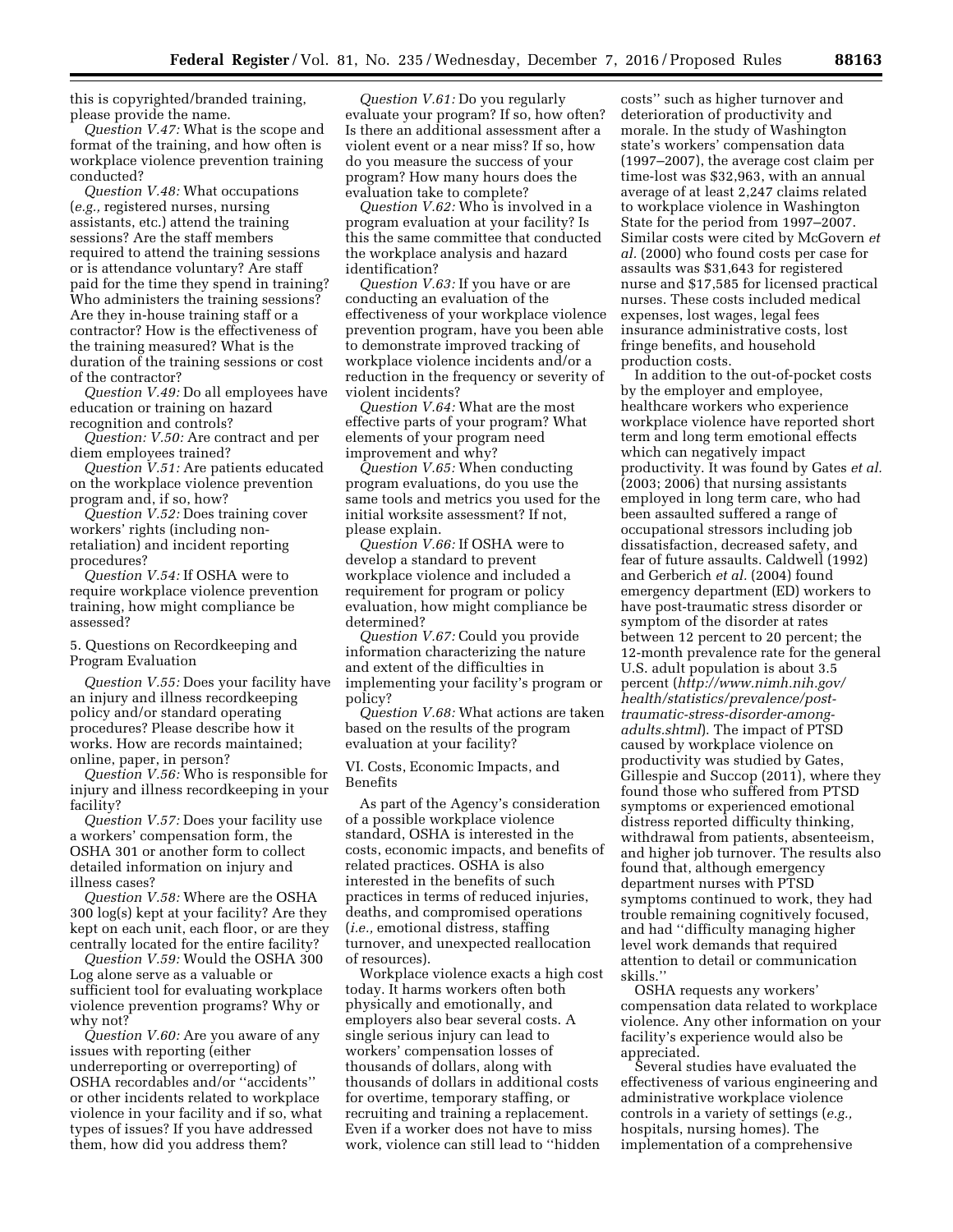workplace violence prevention program that includes administrative and engineering controls has been shown to lead to lower injury rates and workers' compensation costs (Foley and Rauser, 2012, updated data provided to OSHA by the authors in 2015).

## *A. Questions for Costs, Economic Impacts, and Benefits*

The following questions are intended to solicit information on the topics covered in this section. Wherever possible, please indicate the title of the person providing the information and the type and number of employees at your healthcare and/or social assistance facility.

*Question VI.1:* Are there additional data (other than workers' compensation data) from published or unpublished sources that describe or inform about the incidence or prevalence of workplace violence in healthcare occupations or settings?

*Question VI.2:* As the Agency considers possible actions to address the prevention and control of workplace violence, what are the potential economic impacts associated with the promulgation of a standard specific to the risk of workplace violence? Describe these impacts in terms of benefits from the reduction of incidents; effects on revenue and profit; and any other relevant impact measure.

*Question VI.3:* If you have implemented a workplace violence prevention program or policy, what was the cost of implementing the program or policy, in terms of both time and expenditures for supplies and equipment? Please describe in detail the resource requirements and associated costs expended to initiate the program(s) and to conduct the program(s) annually. If you have any other estimates of the costs of preventing or mitigating workplace violence, please provide them. It would be helpful to OSHA to learn both overall totals and specific components of the program (*e.g.,* cost of equipment, equipment installation, equipment maintenance, training programs, staff time, facility redesign).

*Question VI.4:* What are the ongoing operating and maintenance costs for the program?

*Question VI.5:* Has your program reduced incidents of workplace violence and by how much? Can you identify which elements of your program most reduced incidents? Which elements did not seem effective?

*Question VI.6:* Has your program reduced costs for your facility (*e.g.,*  reduced insurance premiums, workers' compensation costs, fewer lost

workdays)? Please quantify these reductions, if applicable.

*Question VI.7:* Has your program reduced indirect costs for your facility (*e.g.,* reductions in absenteeism and worker turnover; increases in reported productivity, satisfaction, and level of safety in the workplace)?

*Question VI.8:* If you are in a state with standards requiring programs and/ or policies to reduce workplace violence, how did implementing the program and/or policy affect the facility's budget and finances?

*Question VI.9:* What changes, if any, in market conditions would reasonably be expected to result from issuing a standard on workplace violence prevention? Describe any changes in market structure or concentration, and any effects on services, that would reasonably be expected from issuing such a standard.

### *B. Impacts on Small Entities*

As part of the Agency's consideration of a workplace violence prevention standard, OSHA is concerned whether its actions will have a significant economic impact on a substantial number of small businesses. Injury and illness incident rates are known to vary by establishment size in the healthcare industry, where establishments between 50 and 999 employees had a rate of 5.4 per 10,000 full time workers, while establishments under 50 employees had a rate of 2.8 and lower in 2014 (BLS Table Q1, October 2015).

If the Agency pursues development of a standard that would have such impacts on small businesses, OSHA is required to develop a regulatory flexibility analysis and convene a Small Business Advocacy Review (SBAR) under the Small Business Regulatory Enforcement Fairness Act (SBREFA) Panel prior to publishing a proposal. Regardless of the significance of the impacts, OSHA seeks ways of minimizing the burdens on small businesses consistent with OSHA's statutory and regulatory requirements and objectives (Regulatory Flexibility Act, 5 U.S.C. 601 *et seq.*).

#### *C. Questions for Impacts on Small Entities*

*Question VI.10:* How many, and what type of small firms, or other small entities, have a workplace violence prevention training, or a program, and what percentage of their industry (NAICS code) do these entities comprise? Please specify the types of workplace violence risks you face.

*Question VI.11:* How, and to what extent, would small entities in your industry be affected by a potential

OSHA standard to prevent workplace violence? Do special circumstances exist that make preventing workplace violence more difficult or more costly for small entities than for large entities? Describe these circumstances.

*Question VI.12:* How many, and in what type of small healthcare entities, is workplace violence a threat, and what percentage of their industry (NAICS code 622) do these entities comprise?

*Question VI.13:* How, and to what extent, would small entities in your industry be affected by an OSHA standard regulating workplace violence? Are there conditions that make controlling workplace violence more difficult for small entities than for large entities? Describe these circumstances.

*Question VI.14:* Are there alternative approaches OSHA could use to mitigate possible impacts on small entities?

*Question VI.15:* For very small entities, what types of workplace violence threats are faced by workers? Does your experience with workplace violence reflect the lower rates reported by BLS?

*Question VI.16:* For very small entities, what are the unique challenges establishments face in addressing workplace violence, including very small non-profit healthcare facilities and at small jurisdictions?

### **VI. References**

#### **I. Overview**

- American Nurses Association. 2014. American Nurses Association Health Risk Appraisal (HRA): Preliminary Findings October 2013–October 2014.
- Bureau of Labor Statistics [BLS]. (2015). Table R3. Number of nonfatal occupational injuries and illnesses involving days away from work by industry and selected sources of injury or illness, private industry, 2014. Accessed July 26, 2016 at: *[http://](http://www.bls.gov/iif/oshwc/osh/case/ostb4369.pdf) [www.bls.gov/iif/oshwc/osh/case/](http://www.bls.gov/iif/oshwc/osh/case/ostb4369.pdf)  [ostb4369.pdf.](http://www.bls.gov/iif/oshwc/osh/case/ostb4369.pdf)*
- Bureau of Labor Statistics [BLS]. (2015). Table R4. Number of nonfatal occupational injuries and illnesses involving days away from work by industry and selected events or exposures leading to injury or illness, private industry, 2014. Accessed July 26, 2016 at *[http://www.bls.gov/iif/oshwc/](http://www.bls.gov/iif/oshwc/osh/case/ostb4370.pdf) [osh/case/ostb4370.pdf.](http://www.bls.gov/iif/oshwc/osh/case/ostb4370.pdf)*
- Bureau of Labor Statistics [BLS]. (2015). Table R100. Incidence rates for nonfatal occupational injuries and illnesses involving days away from work2 per 10,000 full-time workers by occupation and selected events or exposures leading to injury or illness, private industry, 2014. Accessed July 26, 2016 from *[http://](http://www.bls.gov/iif/oshwc/osh/case/ostb4466.pdf)  [www.bls.gov/iif/oshwc/osh/case/](http://www.bls.gov/iif/oshwc/osh/case/ostb4466.pdf)  [ostb4466.pdf.](http://www.bls.gov/iif/oshwc/osh/case/ostb4466.pdf)*
- Bureau of Labor Statistics [BLS]. Injuries, Illnesses, and Fatalities for 2014 and 2013, by selected worker characteristics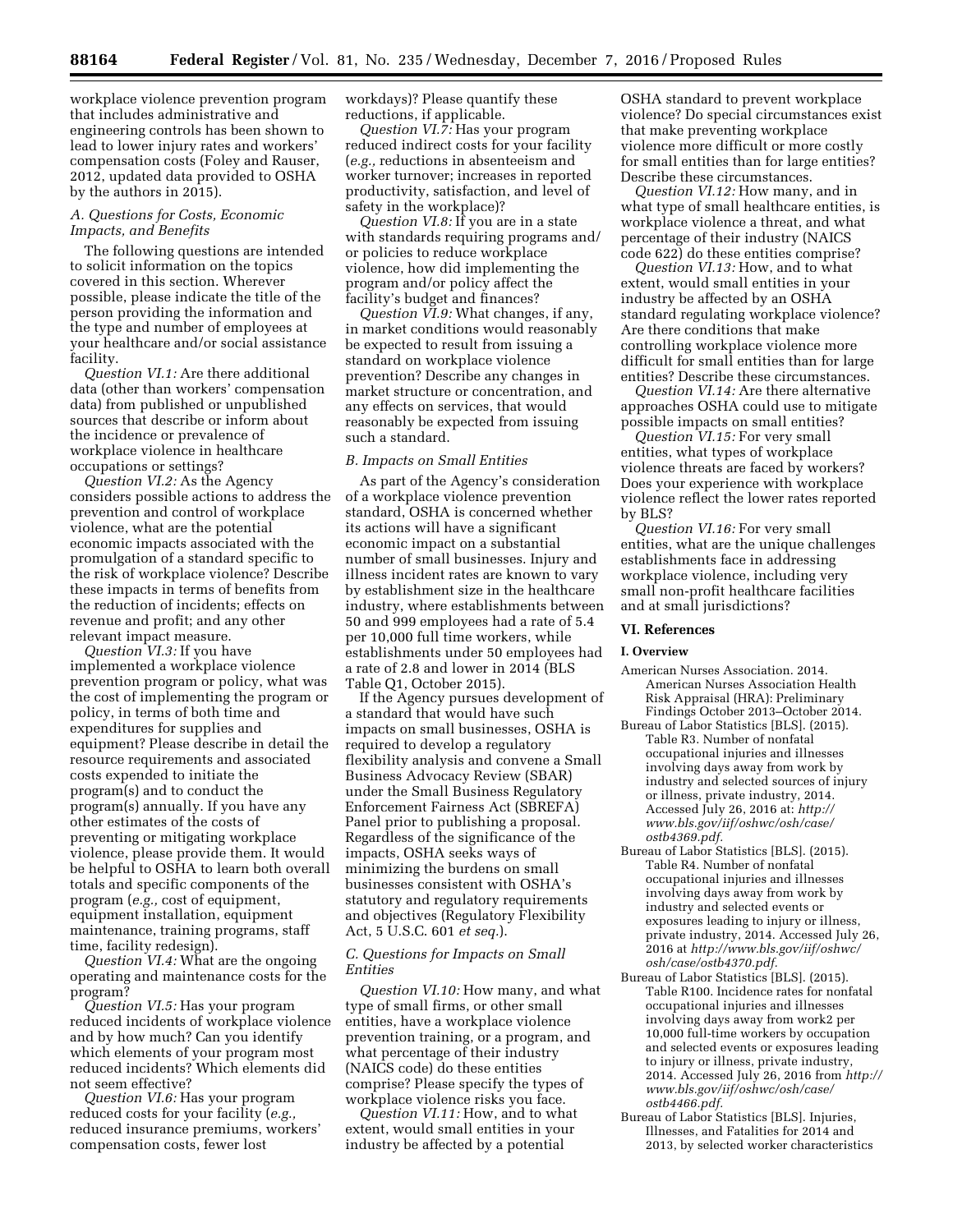and selected industry (IIF) database. Accessed on July 26, 2016 at *[http://](http://data.bls.gov/gqt/InitialPage) [data.bls.gov/gqt/InitialPage.](http://data.bls.gov/gqt/InitialPage)* 

- Bureau of Labor Statistics [BLS]. (2015). Table R8. Incidence rates for nonfatal occupational injuries and illnesses involving days away from work per 10,000 full-time workers by industry and selected events or exposures leading to injury or illness, private industry, 2014. Accessed July 26, 2016 at: *[http://](http://www.bls.gov/iif/oshwc/osh/case/ostb4374.pdf) [www.bls.gov/iif/oshwc/osh/case/](http://www.bls.gov/iif/oshwc/osh/case/ostb4374.pdf)  [ostb4374.pdf](http://www.bls.gov/iif/oshwc/osh/case/ostb4374.pdf)*.
- Jayaratne, S.,Vinokur-Kaplan, D., Nagda, B.A; Chess, W.A. (1996). A national study on violence and harassment of social workers by clients. Journal of Applied Social Sciences, Vol 20(1):1–14.
- McPhaul, K, and Lipscomb, J. (2004). Workplace Violence in Health Care: Recognized but not Regulated, The Online Journal of Issues in Nursing. Vol. 9, No. 3.
- Occupational Safety and Health Administration [OSHA] (2011). Enforcement Procedures for Investigating or Inspecting Workplace Violence Incidents. Directive CPL 02–01–052 (*[https://www.osha.gov/OshDoc/](https://www.osha.gov/OshDoc/Directive_pdf/CPL_02-01-052.pdf)  Directive*\_*pdf/CPL*\_*[02-01-052.pdf.](https://www.osha.gov/OshDoc/Directive_pdf/CPL_02-01-052.pdf)*).
- Occupational Safety and Health Administration [OSHA] (2011–2015). Table 1. Inspections and citations related to workplace violence in healthcare in 2011–2015.
- Pompeii L.A., Dement J., Schoenfisch, A.L., Lavery A. (2013). Perpetrator, worker and workplace characteristics associated with patient and visitor perpetrated violence (Type II) on hospital workers: a review of the literature and existing occupational injury data. *Journal of Safety Research,* 44: 57–64.
- Rey L. (1996) What Social Workers Need to Know About Client Violence. Families in Society: The Journal of Contemporary Social Services: 1996, Vol. 77, No. 1, pp. 33–39.
- Robinson, T. A. (2014). New study points to significant under reporting of injuries to bureau of labor statistics. Retrieved from *https://www.lexisnexis.com/ legalnewsroom/workers-compensation/ b/recent-cases-news-trends[developments/archive/2014/08/29/new](https://www.lexisnexis.com/legalnewsroom/workers-compensation/b/recent-cases-news-trends-developments/archive/2014/08/29/new-study-points-to-significant-underreporting-of-injuries-to-bureau-of-labor-statistics.aspx)study-points-to-significantunderreporting-of-injuries-to-bureau-oflabor-statistics.aspx.*
- Ruser, J. (2008). Examining evidence on whether BLS undercounts workplace injuries and illnesses. *Monthly Labor Review.* Retrieved from: *[http://](http://www.bls.gov/opub/mlr/2008/08/art2full.pdf) [www.bls.gov/opub/mlr/2008/08/](http://www.bls.gov/opub/mlr/2008/08/art2full.pdf) [art2full.pdf.](http://www.bls.gov/opub/mlr/2008/08/art2full.pdf)*
- United States Government Accountability Office [GAO]. (2016). Workplace safety and health: Additional efforts needed to help protect health care workers from workplace violence. Retrieved from *[http://www.gao.gov/assets/680/](http://www.gao.gov/assets/680/675858.pdf) [675858.pdf.](http://www.gao.gov/assets/680/675858.pdf)*

# **II. Background**

American Association of Occupational Health Nurses, Inc. [AAOHN] (2015) Position Statement: Preventing

Workplace Violence: The Occupational and Environmental Health Nurse Role. Retrieved on August 10, 2016 at *[http://](http://www.google.com/url?sa=t&rct=j&q=&esrc=s&source=web&cd=1&ved=0ahUKEwie3dSDjNXOAhXCkx4KHf8yAY0QFgghMAA&url=http%3A%2F%2Faaohn.org%2Fd%2Fdo%2F41&usg=AFQjCNFbnfdAms9REGlNcgeU15lo8zfmvA&sig2=FlFAqgRWochSWXnm1PLn7A)  www.google.com/url?sa=t&rct=j&q=& esrc=s&source=web&cd=1&ved=0ahUKE [wie3dSDjNXOAhXCkx4KHf8yAY0QFggh](http://www.google.com/url?sa=t&rct=j&q=&esrc=s&source=web&cd=1&ved=0ahUKEwie3dSDjNXOAhXCkx4KHf8yAY0QFgghMAA&url=http%3A%2F%2Faaohn.org%2Fd%2Fdo%2F41&usg=AFQjCNFbnfdAms9REGlNcgeU15lo8zfmvA&sig2=FlFAqgRWochSWXnm1PLn7A) MAA&url=http%3A%2F%2 Faaohn.org%2Fd%2Fdo %2F41&usg=AFQjCNFbnfd Ams9REGlNcgeU15lo8zfmvA&sig2=FlF AqgRWochSWXnm1PLn7A.* 

- American Nurses Association [ANA] (2015). American Nurses Association Position Statement on Incivility, Bullying, and Workplace Violence. Retrieved from *[http://www.nursingworld.org/Bullying-](http://www.nursingworld.org/Bullying-Workplace-Violence)[Workplace-Violence.](http://www.nursingworld.org/Bullying-Workplace-Violence)*
- American Nurses Association [ANA]. (2011). Model ''state'' bill: ''The violence prevention in health care facilities act''. Retrieved on August 10, 2016 from *[http://nursingworld.org/MainMenu](http://nursingworld.org/MainMenuCategories/Policy-Advocacy/State/Legislative-Agenda-Reports/State-WorkplaceViolence/ModelWorkplaceViolenceBill.pdf) [Categories/Policy-Advocacy/State/](http://nursingworld.org/MainMenuCategories/Policy-Advocacy/State/Legislative-Agenda-Reports/State-WorkplaceViolence/ModelWorkplaceViolenceBill.pdf) [Legislative-Agenda-Reports/State-](http://nursingworld.org/MainMenuCategories/Policy-Advocacy/State/Legislative-Agenda-Reports/State-WorkplaceViolence/ModelWorkplaceViolenceBill.pdf)[WorkplaceViolence/ModelWorkplace](http://nursingworld.org/MainMenuCategories/Policy-Advocacy/State/Legislative-Agenda-Reports/State-WorkplaceViolence/ModelWorkplaceViolenceBill.pdf) [ViolenceBill.pdf.](http://nursingworld.org/MainMenuCategories/Policy-Advocacy/State/Legislative-Agenda-Reports/State-WorkplaceViolence/ModelWorkplaceViolenceBill.pdf)*
- American Psychiatric Nurses Association [APNA]. (2008). Workplace violence position statement. Retrieved on July 8, 2016 from: *[http://www.apna.org/files/](http://www.apna.org/files/public/APNA_Workplace_Violence_Position_Paper.pdf)  [public/APNA](http://www.apna.org/files/public/APNA_Workplace_Violence_Position_Paper.pdf)*\_*Workplace*\_*Violence*\_ *Position*\_*[Paper.pdf.](http://www.apna.org/files/public/APNA_Workplace_Violence_Position_Paper.pdf)*
- California Health and Safety Code Section 1257.7. Retrieved from *[http://](http://www.cdph.ca.gov/certlic/facilities/Documents/LNC-AFL-09-49.pdf) [www.cdph.ca.gov/certlic/facilities/](http://www.cdph.ca.gov/certlic/facilities/Documents/LNC-AFL-09-49.pdf) [Documents/LNC-AFL-09-49.pdf.](http://www.cdph.ca.gov/certlic/facilities/Documents/LNC-AFL-09-49.pdf)*
- Cal/OSHA's Workplace Injury and Illness Prevention standard, 1991 *[http://](http://www.dir.ca.gov/title8/3203.html) [www.dir.ca.gov/title8/3203.html.](http://www.dir.ca.gov/title8/3203.html)*
- Cafaro, T., Jolley, C., LaValla, A., Schroeder, R. (2012). Workplace violence workgoup report. *[http://www.apna.org/i4a/pages/](http://www.apna.org/i4a/pages/index.cfm?pageID=4912#sthash.2JKbjy3w.OAOGuO2N.dpuf) [index.cfm?pageID=4912#](http://www.apna.org/i4a/pages/index.cfm?pageID=4912#sthash.2JKbjy3w.OAOGuO2N.dpuf) [sthash.2JKbjy3w.OAOGuO2N.dpuf.](http://www.apna.org/i4a/pages/index.cfm?pageID=4912#sthash.2JKbjy3w.OAOGuO2N.dpuf)*
- Casteel, C., Peek-Asa, C., and Nocera, M. (2009). Hospital employee assault rates before and after enactment of the California Hospital Safety and Security Act. *Annals of Epidemiology,* 19, 125– 133.
- Center for Disease Control and Prevention [CDC], National Institute for Occupational Health [NIOSH) (2002). Violence: Occupational Hazards in Hospitals. DHH (NIOSH) Pub. No. 2001– 101. *[http://www.cdc.gov/niosh/docs/](http://www.cdc.gov/niosh/docs/2002-101/#5) [2002-101/#5](http://www.cdc.gov/niosh/docs/2002-101/#5)*
- Emergency Nurses Association [ENA] (September 28, 2010). Rates of violence against Emergency Department Nurses are high. *HealthNewsDigest.com.*  Retrieved from: *[http://www.healthnews](http://www.healthnewsdigest.com/news/Research_270/Rates_of_Violence_against_Emergency_Department_Nurses_Are_High_printer.shtml) [digest.com/news/Research](http://www.healthnewsdigest.com/news/Research_270/Rates_of_Violence_against_Emergency_Department_Nurses_Are_High_printer.shtml)*\_*270/Rates*\_ *of*\_*Violence*\_*against*\_*[Emergency](http://www.healthnewsdigest.com/news/Research_270/Rates_of_Violence_against_Emergency_Department_Nurses_Are_High_printer.shtml)*\_ *[Department](http://www.healthnewsdigest.com/news/Research_270/Rates_of_Violence_against_Emergency_Department_Nurses_Are_High_printer.shtml)*\_*Nurses*\_*Are*\_*High*\_ *[printer.shtml.](http://www.healthnewsdigest.com/news/Research_270/Rates_of_Violence_against_Emergency_Department_Nurses_Are_High_printer.shtml)*
- Foley, M., and Rauser, E. 2012. Evaluating progress in reducing workplace violence: Trends in Washington State workers' compensation claims rates, 1997–2007. *Work.* 42: 67–81.
- Lipscomb. J., McPhaul, K., Rosen. J., Brown, J. G., Soeken, K., Vignola, V., Foley, J. & Porter, P. (2006). Violence prevention in the mental health setting: the New York state experience. *CJNR 2006,* 38(4), 96– 117.
- National Institute of Occupational Safety and Health [NIOSH]. (1996). Current Intelligence Bulletin 57: violence in the workplace; risk factors and prevention strategies. Cincinnati, OH: U.S. Department of Health and Human Services, Public Health Service, Centers for Disease Control and Prevention, National Institute for Occupational Safety and Health, DHHS (NIOSH) Publication No. 96–100.
- Occupational Safety & Health Administration [OSHA] (1970). OSH Act. Retrieved from *[https://www.osha.gov/pls/oshaweb/](https://www.osha.gov/pls/oshaweb/owadisp.show_document?p_table=OSHACT&p_id=2743)  [owadisp.show](https://www.osha.gov/pls/oshaweb/owadisp.show_document?p_table=OSHACT&p_id=2743)*\_*document?p*\_ *[table=OSHACT&p](https://www.osha.gov/pls/oshaweb/owadisp.show_document?p_table=OSHACT&p_id=2743)*\_*id=2743.*
- Occupational Safety and Health Administration [OSHA] (2015a). 3148– 04R Guidelines for Preventing Workplace Violence for Healthcare and Social Service Workers. *[https://](https://www.osha.gov/Publications/osha3148.pdf) [www.osha.gov/Publications/](https://www.osha.gov/Publications/osha3148.pdf)  [osha3148.pdf.](https://www.osha.gov/Publications/osha3148.pdf)*
- Occupational Safety and Health Administration [OSHA] (2015b). Caring for our Caregivers: Strategies and Tools for Workplace Violence Prevention in Healthcare. Accessed on August 1, 2016 at *[https://www.osha.gov/dsg/hospitals/](https://www.osha.gov/dsg/hospitals/workplace_violence.html)  workplace*\_*[violence.html.](https://www.osha.gov/dsg/hospitals/workplace_violence.html)*
- Occupational Safety and Health Administration [OSHA] (2011). Enforcement Procedures for Investigating or Inspecting Workplace Violence Incidents. Directive CPL 02–01–052 (*[https://www.osha.gov/OshDoc/](https://www.osha.gov/OshDoc/Directive_pdf/CPL_02-01-052.pdf)  Directive*\_*pdf/CPL*\_*[02-01-052.pdf](https://www.osha.gov/OshDoc/Directive_pdf/CPL_02-01-052.pdf)*).
- Peek-Asa, C., Casteel, C., Allareddy, V., Nocera, M., Goldmacher, S., & O'Hagan, E. (2007). Workplace violence prevention programs in hospital emergency departments. *Journal of Occupational & Environmental Medicine, 49(7), 757–763.*
- Peek-Asa, C., Casteel, C., Allareddy, V., Nocera, M., Goldmacher, S., O'Hagan, E., Harrison, R. (2009). Workplace violence prevention programs in psychiatric units and facilities. *Archives of Psychiatric Nursing, 23*(2), 166–176. DOI: 10.1016/ j.apnu.2008.05.008.
- Public Citizen. (2013). Health care workers unprotected: Insufficient inspections and standards leave safety risks unaddressed. Retrieved from *[https://www.citizen.org/](https://www.citizen.org/documents/health-care-workers-unprotected-2013-report.pdf)  [documents/health-care-workers](https://www.citizen.org/documents/health-care-workers-unprotected-2013-report.pdf)[unprotected-2013-report.pdf.](https://www.citizen.org/documents/health-care-workers-unprotected-2013-report.pdf)*
- Romney, L., (2010) Patient aggression intensifies at Napa State Hospital*. Los Angeles Times,* November 3, 2010. Retrieved from: *[http://](http://articles.latimes.com/2010/nov/03/local/la-me-hospital-violence-20101103) [articles.latimes.com/2010/nov/03/local/](http://articles.latimes.com/2010/nov/03/local/la-me-hospital-violence-20101103) [la-me-hospital-violence-20101103.](http://articles.latimes.com/2010/nov/03/local/la-me-hospital-violence-20101103)*
- SEIU Nurse Alliance in California. (February 10, 2014). Petition 538. Petition for a Workplace Violence Prevention Standard for Healthcare Workers. Retrieved from *[https://www.dir.ca.gov/oshsb/petition](https://www.dir.ca.gov/oshsb/petition_538.pdf)*\_ *538.pdf.*
- *Senate Bill No. 1299, Chapter 842, An act to add Section 6401.8 to the Labor Code, relating to Occupational Safety and Health. September 29, 2014.*
- State of California—Department of Industrial Relations. Occupation Safety and Health Standards Board. Title 8. California Code of Regulations. New Section 3342,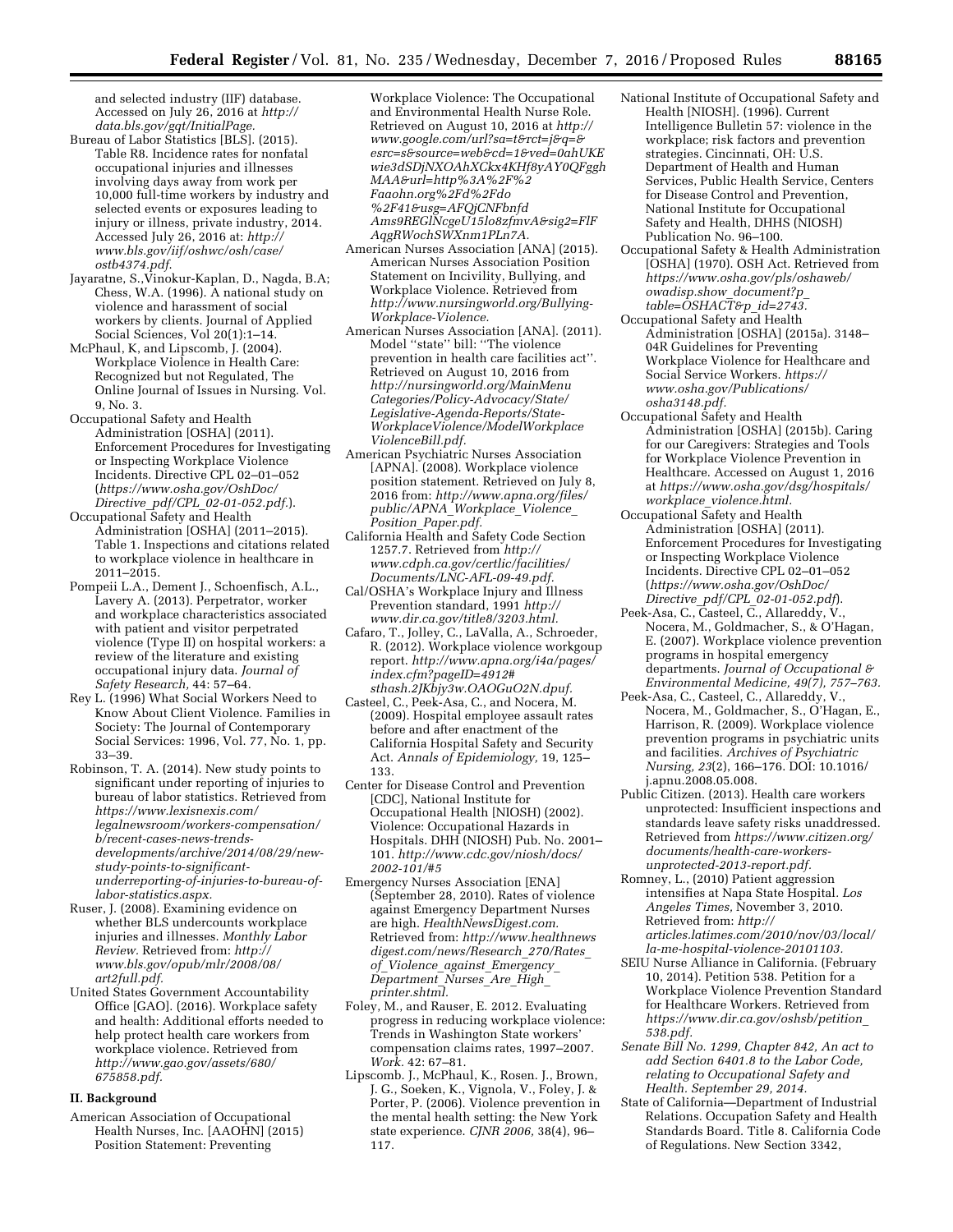General Industry Safety Orders. Workplace Violence Prevention in Health Care. October 30, 2015.

United States Government Accountability Office [GAO]. (2016). Workplace safety and health: Additional efforts needed to help protect health care workers from workplace violence. Retrieved from *[http://www.gao.gov/assets/680/](http://www.gao.gov/assets/680/675858.pdf) [675858.pdf.](http://www.gao.gov/assets/680/675858.pdf)* 

# **III. Defining Workplace Violence**

- Center for Disease Control and Prevention [CDC], National Institute for Occupational Health [NIOSH) (2002). Violence: Occupational Hazards in Hospitals. DHH (NIOSH) Pub. No. 2001– 101. *[http://www.cdc.gov/niosh/docs/](http://www.cdc.gov/niosh/docs/2002-101/#5) [2002-101/#5.](http://www.cdc.gov/niosh/docs/2002-101/#5)*
- Gerberich, S.G., Church T.R., McGoven, P.M., Hasen, H. (2004). An epidemiological study of the magnitude and consequence of work related violence: the Minnesota nurses' study. *Occupational and Environmental Medicine,* 61, 495–503.
- Lipscomb J., and London, M. (2015). *Not part of the job: How to take a stand against violence in the work setting.* Silver Spring, MD: American Nurses Association.
- University of Iowa Injury Prevention Center [UIIPRC]. (2001). Workplace Violence— A report to the nation. Accessed July 8, 2016 at: *[http://docplayer.net/8506391-A](http://docplayer.net/8506391-A-report-to-the-nation-february-2001.html)[report-to-the-nation-february-2001.html.](http://docplayer.net/8506391-A-report-to-the-nation-february-2001.html)*

#### **IV. Scope**

- Bureau of Labor Statistics [BLS]. (April 2016). Occupational Employment Statistics OES Data, National Industry Specific Tables, May 2015 and May 2005. Accessed July 26, 2016 from *[http://](http://www.bls.gov/oes/tables.htm)  [www.bls.gov/oes/tables.htm.](http://www.bls.gov/oes/tables.htm)*
- Bureau of Labor Statistics [BLS]. (2015). Table R8. Incidence rates for nonfatal occupational injuries and illnesses involving days away from work per 10,000 full-time workers by industry and selected events or exposures leading to injury or illness, private industry, 2014. Accessed July 26, 2016 from *[http://](http://www.bls.gov/iif/oshwc/osh/case/ostb4374.pdf) [www.bls.gov/iif/oshwc/osh/case/](http://www.bls.gov/iif/oshwc/osh/case/ostb4374.pdf)  [ostb4374.pdf.](http://www.bls.gov/iif/oshwc/osh/case/ostb4374.pdf)*
- Bureau of Labor Statistics [BLS]. (2015). Table R4. Number of nonfatal occupational injuries and illnesses involving days away from work by industry and selected events or exposures leading to injury or illness, private industry, 2014. Accessed July 26, 2016 from *[http://www.bls.gov/iif/oshwc/](http://www.bls.gov/iif/oshwc/osh/case/ostb4370.pdf)  [osh/case/ostb4370.pdf.](http://www.bls.gov/iif/oshwc/osh/case/ostb4370.pdf)*
- Bureau of Labor Statistics [BLS]. (2015). Table R100. Incidence rates for nonfatal occupational injuries and illnesses involving days away from work2 per 10,000 full-time workers by occupation and selected events or exposures leading to injury or illness, private industry, 2014. Accessed July 26, 2016 from *[http://](http://www.bls.gov/iif/oshwc/osh/case/ostb4466.pdf)  [www.bls.gov/iif/oshwc/osh/case/](http://www.bls.gov/iif/oshwc/osh/case/ostb4466.pdf)  [ostb4466.pdf.](http://www.bls.gov/iif/oshwc/osh/case/ostb4466.pdf)*
- Bureau of Labor Statistics [BLS]. (2015). Table L8. Incidence rates for nonfatal occupational injuries and illnesses involving days away from work per

10,000 full-time workers by industry and selected events or exposures leading to injury or illness, local government, 2014. Accessed July 26, 2016 from *[http://](http://www.bls.gov/iif/oshwc/osh/case/ostb4606.pdf) [www.bls.gov/iif/oshwc/osh/case/](http://www.bls.gov/iif/oshwc/osh/case/ostb4606.pdf)  [ostb4606.pdf.](http://www.bls.gov/iif/oshwc/osh/case/ostb4606.pdf)* 

- Bureau of Labor Statistics [BLS]. (2015). Table S8. Incidence rates for nonfatal occupational injuries and illnesses involving days away from work per 10,000 full-time workers by industry and selected events or exposures leading to injury or illness, state government, 2014. Accessed July 26, 2016 from *[http://](http://www.bls.gov/iif/oshwc/osh/case/ostb4490.pdf) [www.bls.gov/iif/oshwc/osh/case/](http://www.bls.gov/iif/oshwc/osh/case/ostb4490.pdf)  [ostb4490.pdf.](http://www.bls.gov/iif/oshwc/osh/case/ostb4490.pdf)*
- Foley, M., and Rauser, E. (2012). Evaluating progress in reducing workplace violence: trends in Washington State workers' compensation claims rates 1997–2007. *Work.* 42, 67–81. (Updated data provided by the authors in 2015).
- Kelly, E.L., A.M. Subica, A.M., Fulginiti, A., Brekke, J.S., and Novaco R.W. (2015). ''A cross-sectional survey of factors related to inpatient assault of staff in a forensic psychiatric hospital.'' Journal of Advanced Nursing, vol. 71, no. 5: 1110– 1122.
- Phillips, J. P. (2016). Workplace violence against health care workers in the United States. The New England Journal of Medicine: 1661–1669.
- United States Census Bureau [Census]. (July 2016). Industry Snapshots Health Care and Social Assistance (NAICS 62). Accessed July 26, 2016 from *[http://](http://www.census.gov/econ/snapshots/index.php) [www.census.gov/econ/snapshots/](http://www.census.gov/econ/snapshots/index.php)  [index.php.](http://www.census.gov/econ/snapshots/index.php)*
- United States Government Accountability Office [GAO]. (2016). Report to Congressional Requesters-Workplace Safety and Health—Additional Efforts Needed to Help Protect Health Care Workers from Workplace Violence. Accessed July 26, 2016 from *[http://](http://www.gao.gov/assets/680/675858.pdf) [www.gao.gov/assets/680/675858.pdf.](http://www.gao.gov/assets/680/675858.pdf)*

### **V. Workplace Violence Prevention Programs; Risk Factors and Controls/ Interventions**

- Allen D. (2013). Staying safe: re-examining workplace violence in acute psychiatric settings. Journal of Psychosocial Nursing and Mental Health Services. 51(9), 37– 41.
- Arnetz, J.E., Hamblin, L., Ager, J., Luborsky, M.J. (2015). Underreporting of workplace violence: comparison of self-report and actual documentation of hospital incidents. *Workplace Health & Safety,*  63(5), 200–210.
- Bensley L., Nelson N., Kaufman J., Silverstein B. (1997). Injuries due to assaults on psychiatric hospital employees in Washington State. *American Journal of Industrial Medicine,* 31: 92–99.
- Bureau of Labor Statistics [BLS]. (June 2014). Monthly Labor Review. Examining the completeness occupational injury and illness data: an update on current research. Retrieved from *[http://](http://www.bls.gov/opub/mlr/2014/article/examining-the-completeness-of-occupational-injury-and-illness-data-an-update-on-current-research-1.htm) www.bls.gov/opub/mlr/2014/article/ examining-the-completeness-of[occupational-injury-and-illness-data-an](http://www.bls.gov/opub/mlr/2014/article/examining-the-completeness-of-occupational-injury-and-illness-data-an-update-on-current-research-1.htm)update-on-current-research-1.htm.*
- Bureau of Labor Statistics [BLS]. (November 2015). Table R100. Incidence rates for nonfatal occupational injuries and illnesses involving days away from work per 10,000 full-time workers by occupation and selected events or exposures leading to injury or illness, private industry, 2014. Accessed July 26, 2016 from *[http://www.bls.gov/iif/oshwc/](http://www.bls.gov/iif/oshwc/osh/case/ostb4466.pdf)  [osh/case/ostb4466.pdf.](http://www.bls.gov/iif/oshwc/osh/case/ostb4466.pdf)*
- 29 CFR 1904.35(b)(1)(iii) and 29 CFR. 1904.35(b)(1)(iv) Other OSHA injury and Illness Recordkeeping Requirements. Retrieved from: *[https://www.osha.gov/](https://www.osha.gov/pls/oshaweb/owadisp.show_document?p_table=STANDARDS&p_id=12779#1904.35(b)(1))  pls/oshaweb/owadisp.show*\_ *document?p*\_*table=STANDARDS&p*\_ *[id=12779#1904.35\(b\)\(1\).](https://www.osha.gov/pls/oshaweb/owadisp.show_document?p_table=STANDARDS&p_id=12779#1904.35(b)(1))*
- Crilly, J., Chaboyer, W., Creedy, D. (2004). Violence towards emergency department nurses by patients. *Accident and Emergency Nursing,* 12(2), 67–73.
- DeSanto, J., Dixon, J., Whittemore, R., & Bowers, L. (2013). Measurement and monitoring of health care worker aggression exposure. *OJIN: The Online Journal of Issues in Nursing,* 18(1). Gacki-Smith, J., Juarez, A.M., Boyett, L., Homeyer, C. (2009). Violence against nurses working in US Emergency Departments. *Journal of Nursing Administration,* [JONA]. 39(7:8).
- Gates, D., Ross, C.S., McQueen, L. (2006). Violence against emergency department workers. *Journal of Emergency Medicine.*  31(3), 331–337.
- Gates D., Fitzwater, E., & Succop, P. (2005). Reducing *a*ssaults against nursing home caregivers. *Nursing Research.* 54(2), 119– 127.
- Gerberich S.G., Church T.R., McGoven P.M., & Hansen H. (2005) Risk factors for workrelated assaults on nurses. *Epidemiology,*  16(5), 704–709.
- Gillespie, G.L., Gates, D.M., Kowalenko, T.D., S., Bresler, & Succop, p. (2014). Implementation of a Comprehensive Intervention to Reduce Physical Assaults and Threats in the Emergency Department. *Journal of Emergency Nursing,* 40(6), 586–591.
- Greene, J. (2008). Violence in ED: no quick fixes for pervasive threat. *Annals of Emergency Medicine News and Perspective.* 52(1), doi:10.1016/ j.annemergmed.2008.05.009).
- Haynes, M.I. (2013). Workplace violence: Why every state must adopt a comprehensive workplace violence prevention law. Retrieved from *[http://](http://digitalcommons.ilr.cornell.edu/chrr/47/) [digitalcommons.ilr.cornell.edu/chrr/47/.](http://digitalcommons.ilr.cornell.edu/chrr/47/)*
- The Joint Commission [TJC]. (2009). Preventing violence in the emergency department-ensuring staff safety. *Environment of Care News.* 12(10):1–3, 11.
- Kowalenko, T.D., Gates, D.M., Gillespie, G.L., Succop, P., and Mentzel, T.K. (2013). Prospective study of violence against ED workers. *American Journal of Emergency Medicine,* 31, 197–205.
- Lipscomb, J., and London, M. (2015). *Not Part of the Job: How to Take a Stand Against Violence in the Work Setting.*  American Nurses Association. Silver Spring, Maryland.
- Martin, K.H., (1995). Improving staff safety through an aggression management